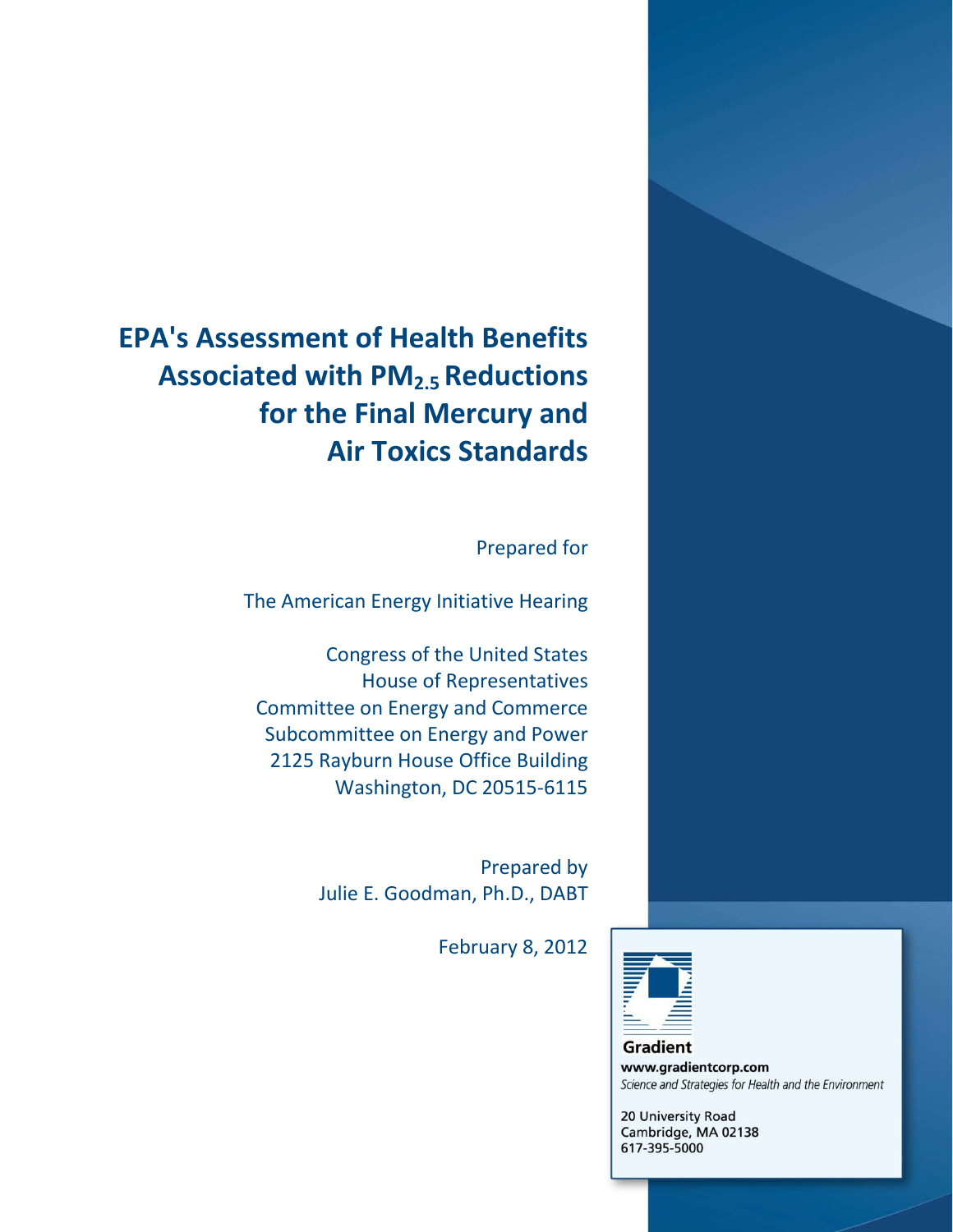## **Overview**

EPA estimated that the Mercury and Air Toxics Standards will reduce the disease burden in America to such an extent that it will translate to tens of billions of dollars saved. The largest benefits from the Mercury and Air Toxics Standards are derived not from reducing mercury, but from reducing fine particulate matter  $(PM_{2.5})$ . Despite the vast array of peer-reviewed scientific literature on the topic, EPA based its calculations on only two  $PM_{2.5}$  epidemiology studies that reported statistical associations between  $PM_{2.5}$  reductions and health benefits and assumed a causal relationship. These studies had methodological limitations and were not consistent with many epidemiology studies indicating no correlation between reducing  $PM<sub>2.5</sub>$  and health benefits or experimental studies indicating an exposure threshold below which  $PM_{2.5}$  is not likely to overwhelm the body's natural defenses. Thus, EPA's analysis led to grossly inflated estimates of benefits.

My biographical summary is included at the end of this testimony, followed by an Appendix that further details the uncertainties associated with estimations of health benefits from  $PM_{2.5}$ reductions.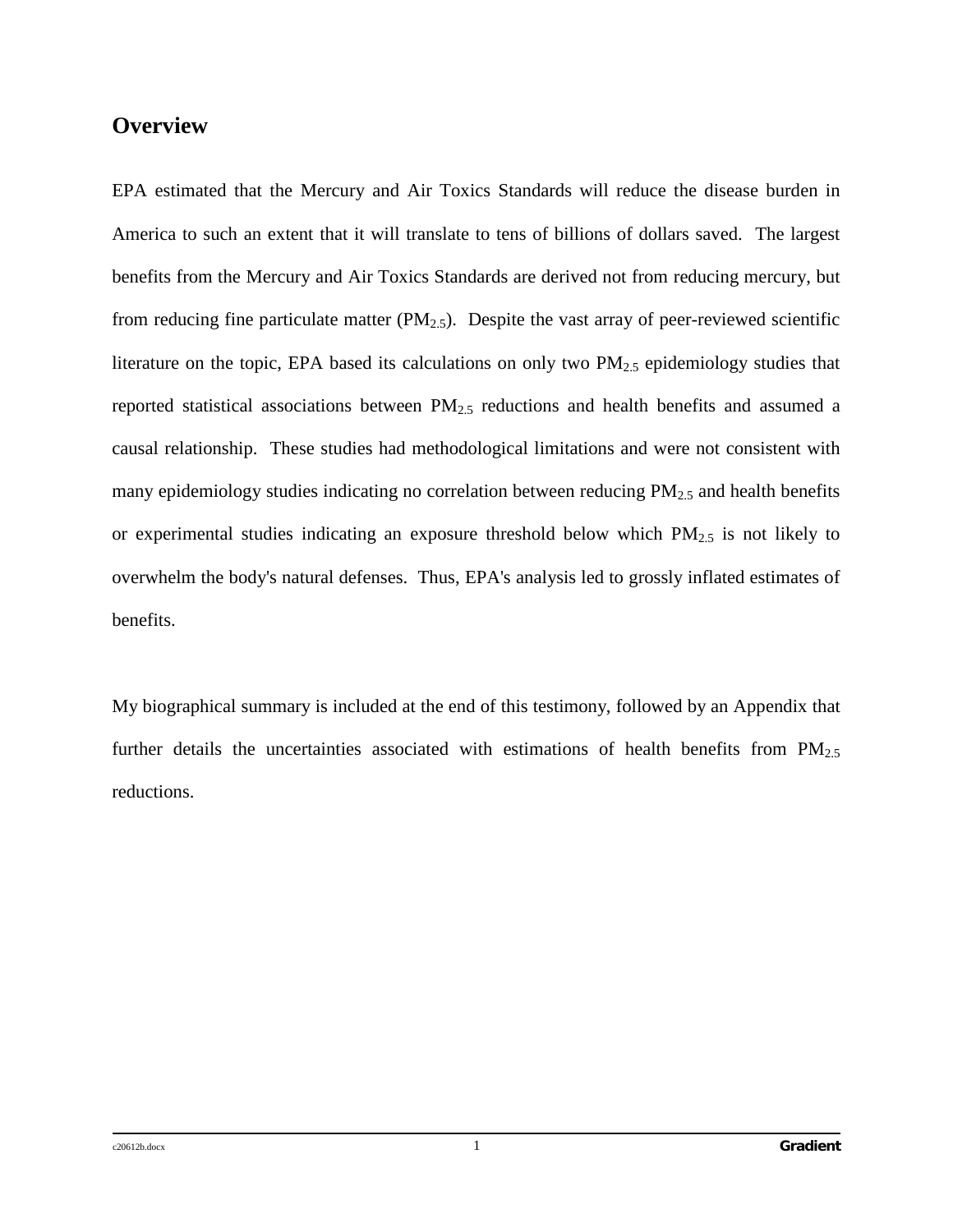## **Testimony**

Good morning, Mr. Chairman and members of the subcommittee, and thank you for the opportunity to testify. I am Dr. Julie Goodman, a board-certified toxicologist and Principal at Gradient, an environmental consulting firm in Cambridge, Massachusetts. I also teach a graduate-level epidemiology course at the Harvard School of Public Health. I am presenting testimony this morning on my own behalf as an independent scientist.

I want to start by stressing how important clean air is. There is no doubt that high levels of pollution can be detrimental to human health and the environment. Considering everything from infant mortality to life expectancy, negative impacts from air pollution are at their lowest levels in recent history in the United States.

EPA has estimated that the Mercury and Air Toxics Standards, also known as the Utility MACT, will lead to benefits from reductions in health impacts ranging from bronchitis to mortality, and that these benefits translate to tens of billions of American dollars saved. But the methods used to derive these benefits are fraught with large uncertainties, which likely resulted in a large overestimation of benefits.

Despite its name, the vast majority of the benefits from the Mercury and Air Toxics Standards reported by EPA are not from mercury reductions, but rather from highly imprecise estimates of mortality reductions from decreasing emissions of fine particulate matter, or  $PM_{2.5}$ . Importantly, these estimates are not based on an evaluation of all available relevant science; rather, EPA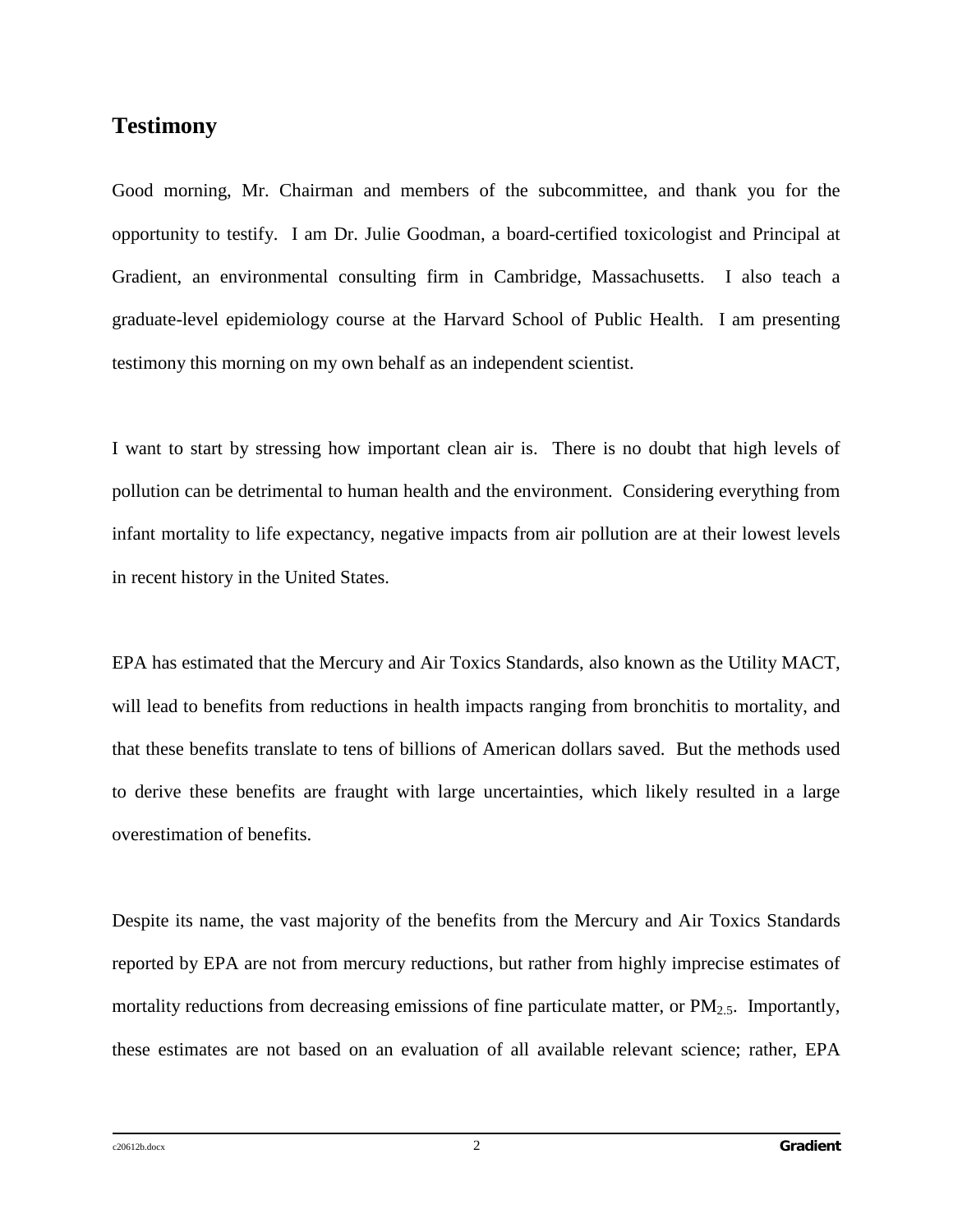relied on two observational epidemiology studies conducted when air pollution levels were generally above current standards.

Epidemiology studies investigate statistical associations or correlations between estimated levels of air pollutants and health outcomes in human populations. The two studies on which EPA relied reported statistical associations between PM2.5 reductions and health benefits and assumed a causal relationship, but dozens of other epidemiology studies are available and many report no such correlations. The fact that EPA only considered studies that suggested an association means that it conducted a biased assessment of the available data.

Even if it were appropriate to rely only on these two studies, just because two factors are correlated does not mean that one caused the other; study outcomes can depend on many factors besides pollution. For example, health risk factors – such as smoking, exercise, and diet – may have contributed to the increased mortality some studies attributed to PM<sub>2.5</sub>. In addition, most epidemiology studies, including the two on which EPA relied, estimated personal exposure from monitors at central sites, even though most people spend a majority of their time indoors. These monitors do not accurately capture daily variations in  $PM_{2.5}$  concentrations or composition that may differ from what is experienced by individuals, particularly indoors. This leads to inaccurate results in epidemiology analyses.

Finally, in addition to ignoring much of the epidemiology evidence, EPA did not consider other lines of evidence in its benefits estimations. Experimental studies have demonstrated that the physiological impacts of inhaling PM2.5 are only observed when very high doses overwhelm the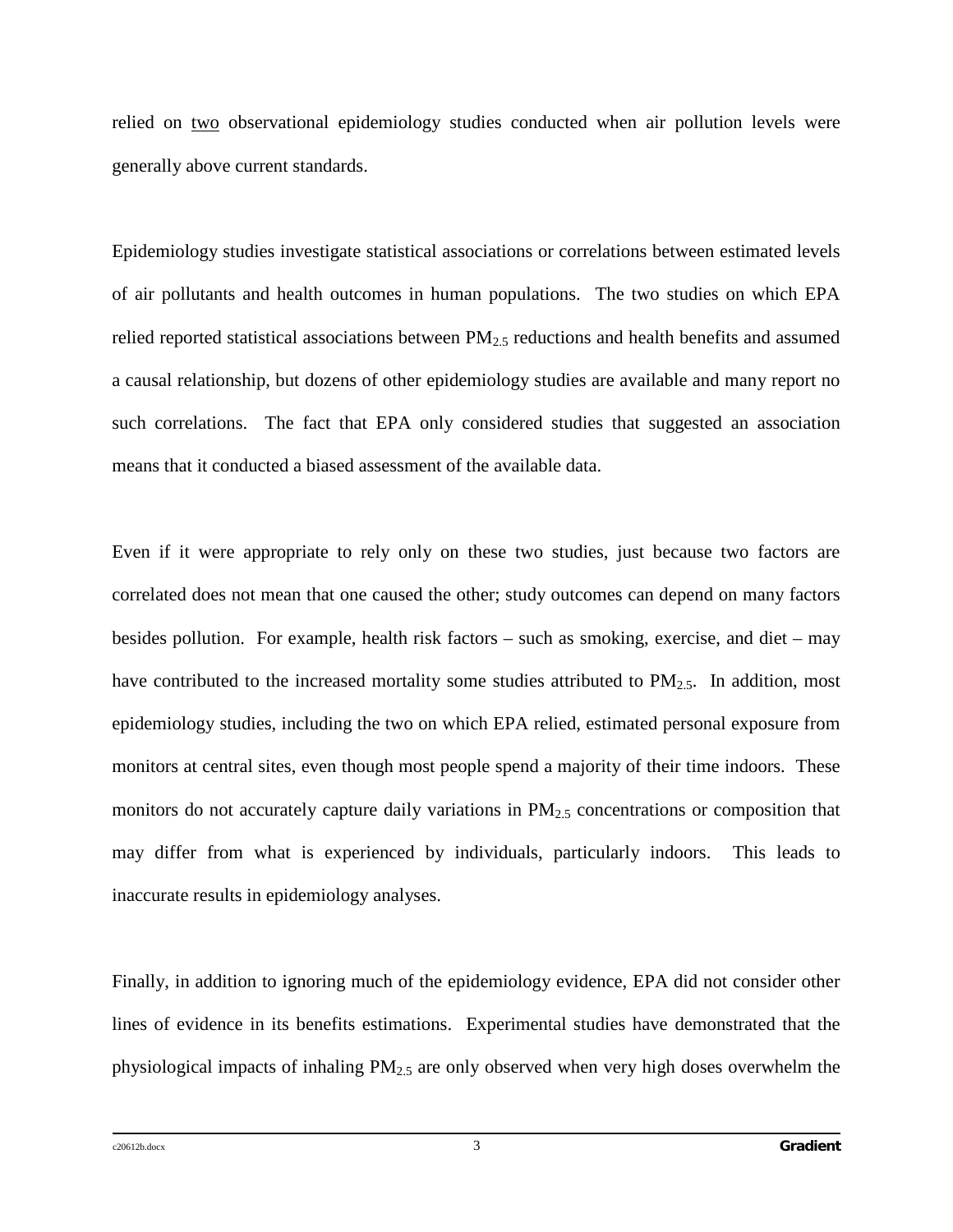lungs' natural defense mechanisms. In other words, the body's natural defenses can effectively deal with a certain level of  $PM_{2.5}$ . Above that level, called a threshold, additional  $PM_{2.5}$  can perturb normal function. Indeed, some level of  $PM_{2.5}$  in ambient air is unavoidable and has been present on earth for eons, but humans have evolved the means to cope with these exposures without major health consequences.

Despite this, EPA assumed that there is no level of  $PM_{2.5}$  below which health effects, including mortality, would not be observed. Although EPA acknowledged that the benefits estimates would be significantly overestimated if a threshold was incorporated in its analyses, it nonetheless calculated benefits without one. If a threshold were accounted for, mortality estimates would be much less – and could be zero.

In conclusion, the largest benefits from the Mercury and Air Toxics Standards are derived not from reducing mercury, but from reducing  $PM<sub>2.5</sub>$ . Despite the vast array of peer-reviewed scientific literature on the topic, EPA based its calculations on only two epidemiology studies. These two studies had several methodological limitations, including the inability to assess alternative causes of the observed health effects and the reliance on central monitors to estimate personal exposures. These studies were not consistent with many epidemiology studies indicating no correlation between reducing  $PM_{2.5}$  and health benefits, nor experimental studies indicating an exposure threshold below which  $PM_{2.5}$  is not likely to overwhelm the body's natural defenses.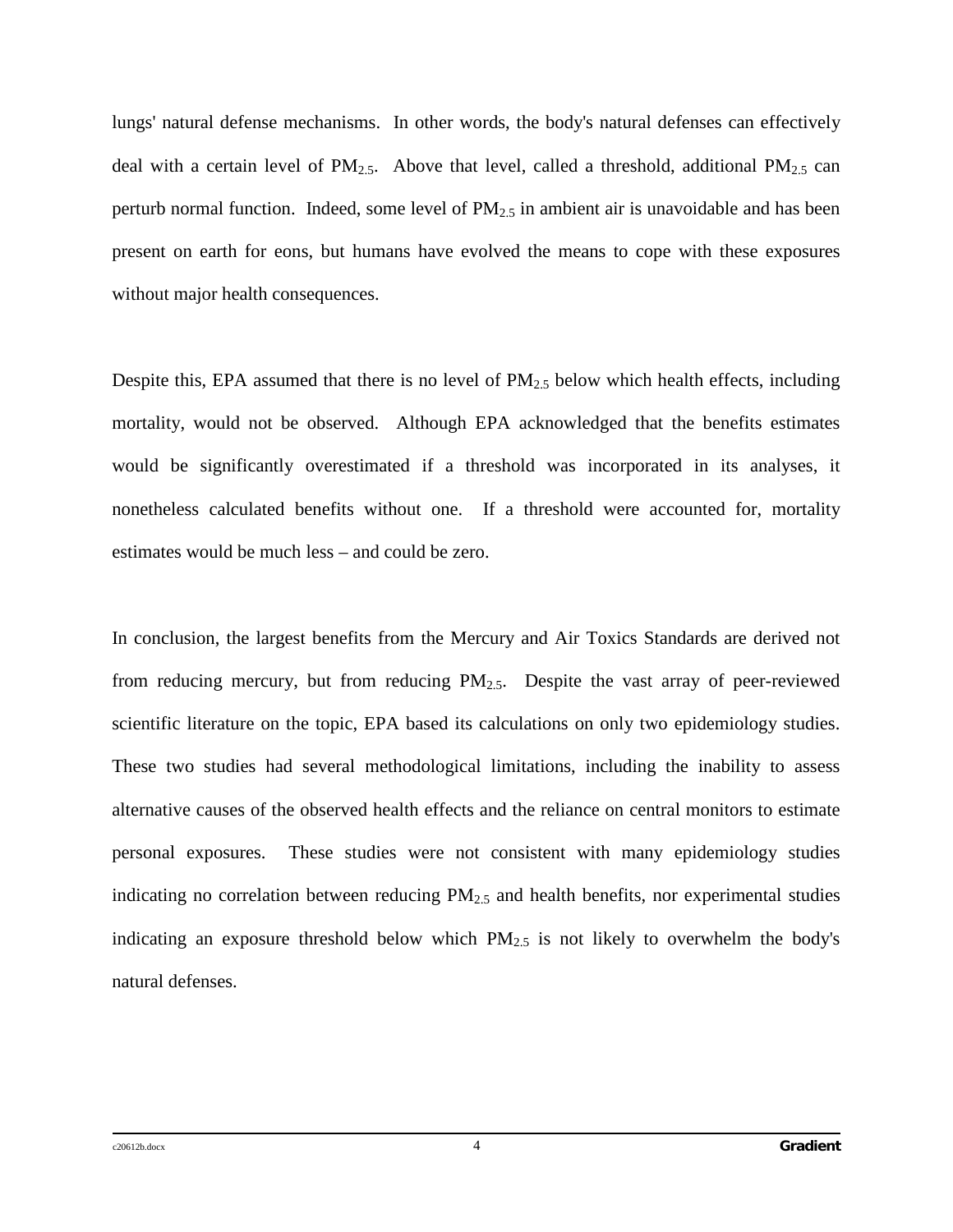All of these factors indicate that the benefits estimates from the Mercury and Air Toxics Standards are grossly inflated and not realistic. Because there is arguably very limited evidence that these standards would reduce the disease burden more than pollution standards already in place, resources should be used towards other measures that would more clearly benefit society.

Thank you again for the opportunity to testify today and I look forward to answering your questions.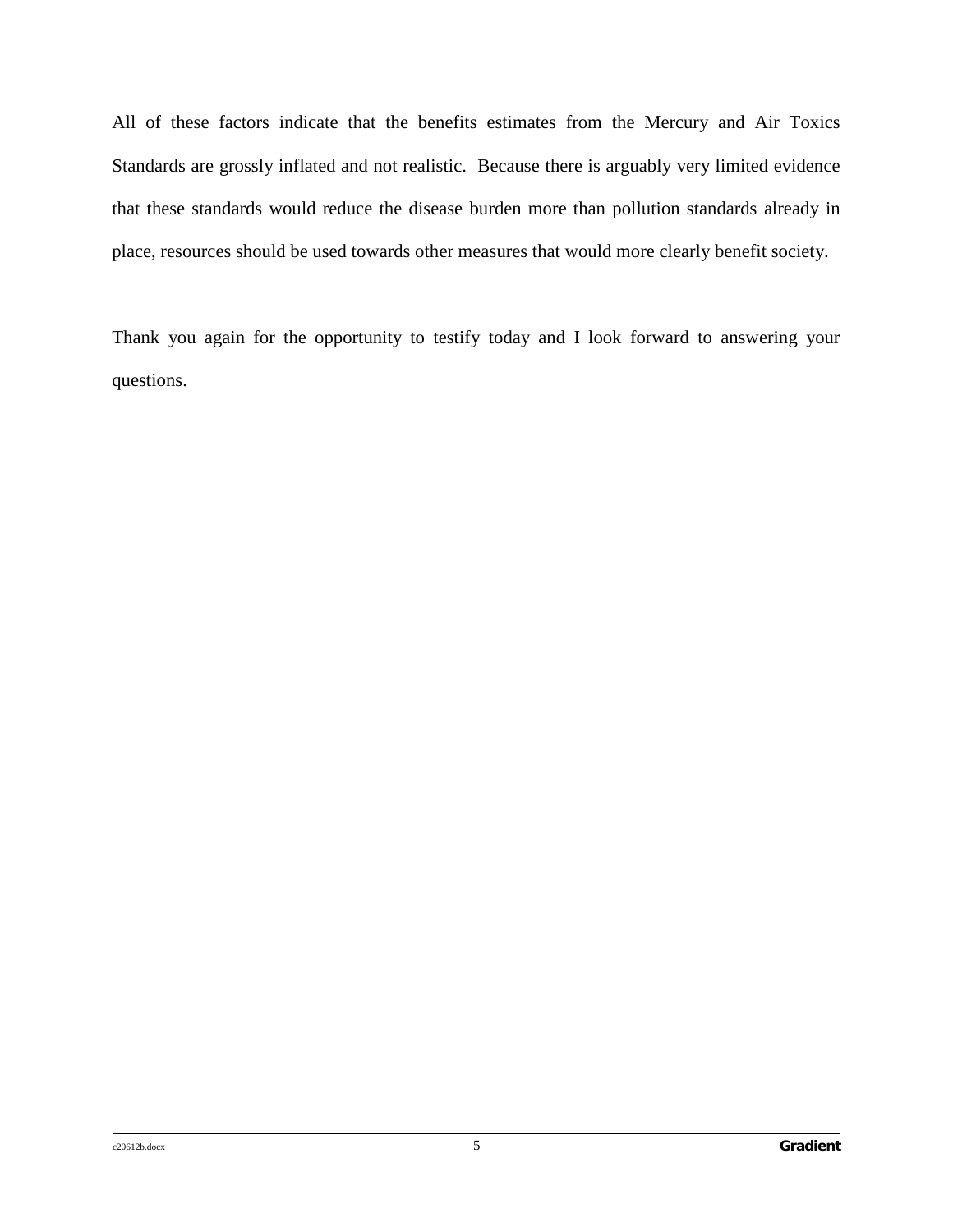# **Biographical Summary Biographical Summary**

### **Julie E. Goodman, Ph.D., DABT Principal**

Dr. Goodman is an expert in toxicology, epidemiology, and assessing human health risks from chemicals in consumer products and the environment. Her primary responsibilities at Gradient include the design, oversight, analysis, and interpretation of epidemiology studies as well as the evaluation of chemical toxicology data, apparent disease clusters, and chemical exposures. Before joining Gradient, Dr. Goodman was a Cancer Prevention Fellow at the National Cancer Institute. Dr. Goodman has authored original research articles, review articles, and book chapters on a wide variety of topics related to epidemiology and toxicology, including weight-of-evidence analyses of several chemicals. She also has presented scientific findings and analyses to community groups and regulatory and legislative bodies. She is currently an adjunct faculty member in the Department of Epidemiology at the Harvard School of Public Health.

### **Representative Projects**

**Cancer Cluster Analysis:** At the request of a municipality and in response to citizens' concerns, investigated whether there was an increased incidence rate of cancer in residents living near a municipal landfill. Communicated findings to city officials and residents at public meetings.

**Cross-Sectional Study:** Critically reviewed cancer and noncancer trichloroethylene and perchloroethylene toxicity data. Conducted quantitative analysis of exposure to these solvents in groundwater *via* ingestion and showering. Determined whether health effects in an allegedly exposed community were comparable to those in communities with no known solvent exposures based on questionnaire data.

**Efficacy and Toxicity Analysis:** For a pharmaceutical company whose patent was being challenged, performed an independent analysis of efficacy and toxicity data to determine whether claims in the patent could be challenged.

**Regulatory Comment:** Provided written and oral comments to the Clean Air Scientific Advisory Committee (CASAC) on clinical and epidemiological studies and their bearing on US EPA's development of National Ambient Air Quality Standards (NAAQS) for ozone, particulate matter, nitrogen oxides, and sulfur oxides.

**Weight-of-Evidence Analysis:** Conducted a comprehensive critical weightof-evidence review of studies bearing on the ability of very low exposures to bisphenol A to affect reproduction and development *via* endocrine disruption. Testified before several state legislative committees regarding potential restrictions on bisphenol A.

**Benchmark Dose Calculations:** Analyzed US EPA's use of the lower confidence limit on the  $\mathsf{BMD}_{_1}(\mathsf{BMDL}_{_1})$  to determine a point of departure for cancer risk of dimethylarsenic acid in humans in a white paper submitted to US EPA.

**Product Safety Analysis:** Determined whether a toxicological evaluation of a toy was sufficient for determining children's health risks. Conducted an independent analysis of potential routes of exposure to and toxicity of a chemical found in the toy.

**Meta-analysis:** Conducted meta-analyses and meta-regressions of airway hyper-responsiveness data from clinical studies of asthmatic volunteers exposed to  $\mathsf{NO}_2$  while exercising or at rest.



### **Practice Areas & Expertise**

- Epidemiology
- Toxicology
- Occupational Exposures
- Product Safety
- Carcinogenesis
- Risk Assessment

### **Education**

Ph.D., Toxicology, Johns Hopkins University

Sc.M., Epidemiology, Johns Hopkins University

S.B., Environmental Engineering, Massachusetts Institute of Technology

Diplomate of the American Board of Toxicology

### **Selected Publications**

Rhomberg, LR; Bailey, LA; Goodman, JE; Hamade, AK; Mayfield, DB. 2011. "Is exposure to formaldehyde in air causally associated with leukemia? – A hypothesisbased weight-of-evidence analysis." *Crit. Rev. Toxicol*. (In Press).

Goodman, JE; Dodge, DG; Bailey, LA. 2010. "A framework for assessing causality and adverse effects in humans with a case study of sulfur dioxide." *Reg. Tox. Pharmacol*. 58:308-322.

Goodman, JE; Kerper, LE; Petito Boyce, C; Prueitt, RL; Rhomberg, LR. 2010. "Weightof-evidence analysis of human exposures to dioxins and dioxin-like compounds and thyroid hormone levels during early development." *Reg. Tox. Pharmacol.* 58(1):79-99.

Goodman, JE; Nascarella, MA; Valberg, PA. 2009. "Ionizing radiation: A risk factor for mesothelioma." *Cancer Causes and Control*. 20:1237-1254.

Goodman, JE; Prueitt, RL; Dodge, DG; Thakali, S. 2009. "Carcinogenicity assessment of water-soluble nickel compounds." *Crit. Rev. in Toxicol.* 39(5):365- 417.

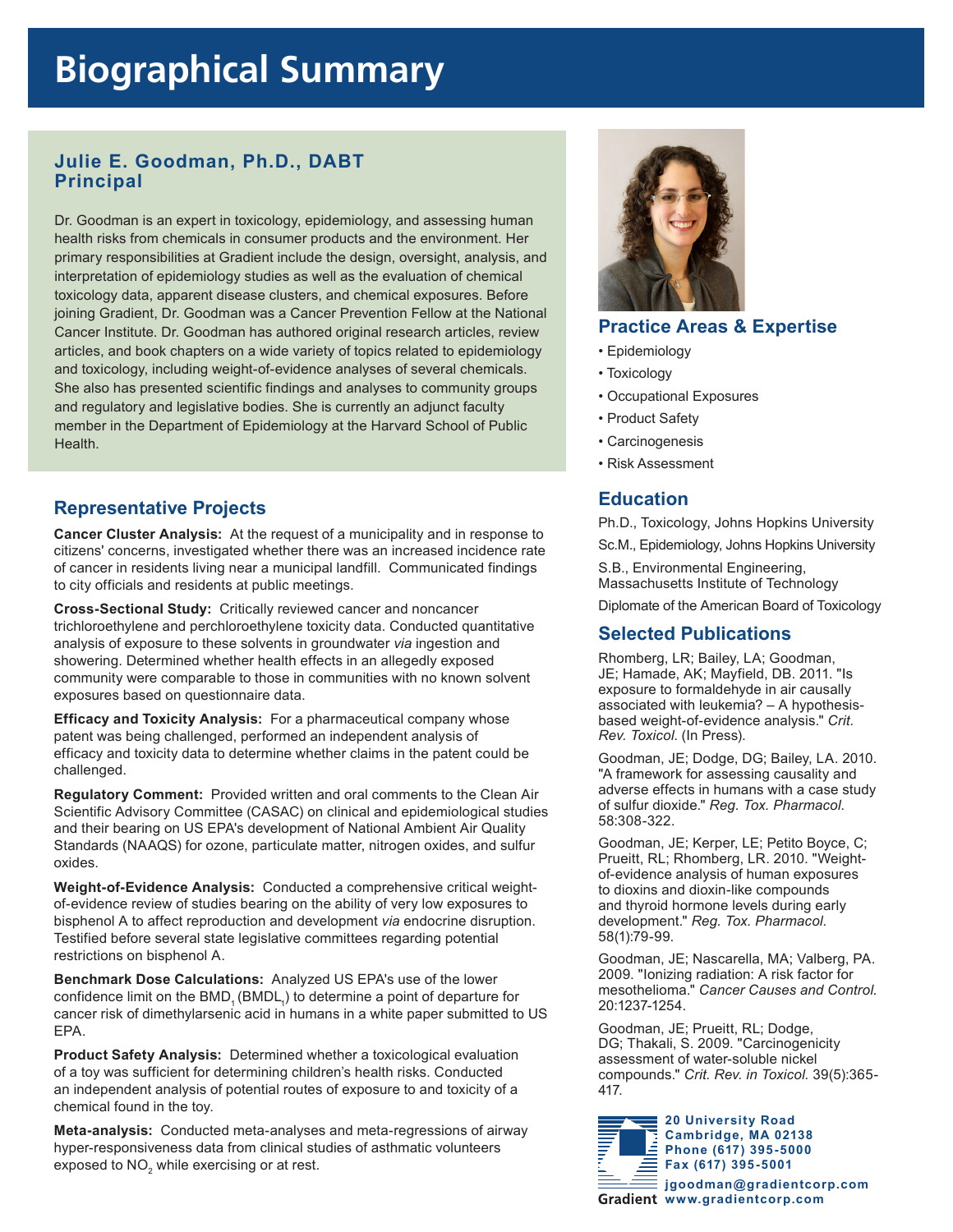# **Appendix to the Testimony of Julie E. Goodman, Ph.D., DABT**

Regarding EPA's Assessment of Health Benefits Associated with  $PM<sub>2.5</sub>$  Reductions for the Final Mercury and Air Toxics Standards

Prepared for

The American Energy Initiative Hearing

Congress of the United States House of Representatives Committee on Energy and Commerce Subcommittee on Energy and Power 2125 Rayburn House Office Building Washington, DC 20515-6115

February 8, 2012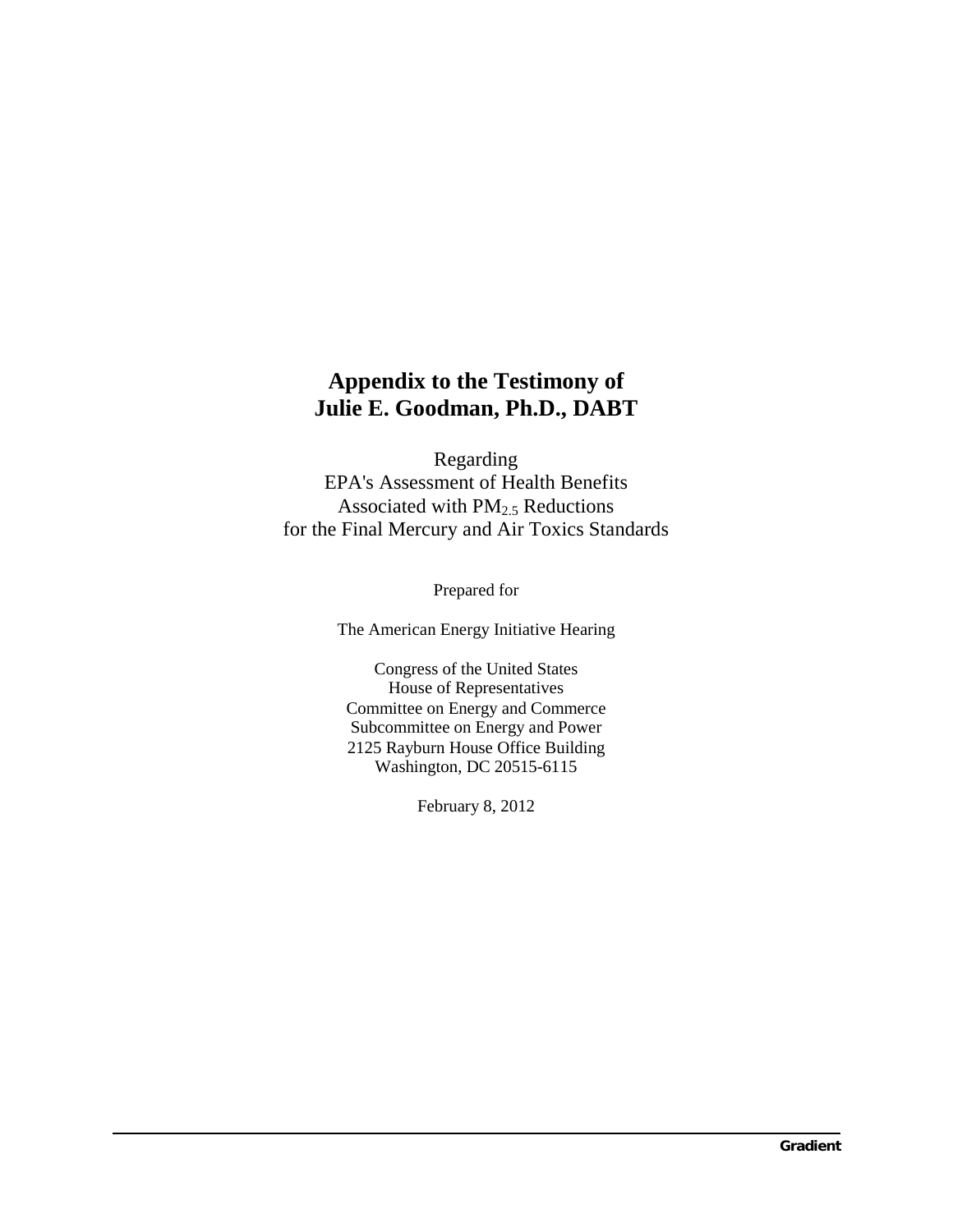# **Estimation of Health Benefits from Reductions of PM**

The US Environmental Protection Agency (EPA) recently released "Benefits and Costs of the Clean Air Act Report from 1990 to 2020" (US EPA, 2011a) and several associated documents that present the underlying methodology (Industrial Economics, Inc. (IEc), 2006, 2010, 2011). This report, also called the "Second Prospective Study," is the third in a series of EPA studies that evaluated programs related to the implementation of the Clean Air Act (CAA) and its 1990 Amendments (CAAA).

Approximately 90% of the economic benefits reported in the Second Prospective Study relate to reductions in mortality associated with particulate matter (PM) and ozone  $(O_3)$ ; the remaining benefits are divided between reductions in illness (morbidity) and visibility improvements. The majority of the issues discussed below are also relevant to analyses conducted for the Mercury and Air Toxics Standards.

The likely largest source of uncertainty in the CAAA benefits estimation is the choice of the concentration-response function<sup>[1](#page-8-0)</sup> (CRF) that relates the reduction in  $PM_{2.5}$  air concentrations to reductions in adverse health outcomes. Underlying this choice is the assumption that statistically significant associations reported in the epidemiology literature are causal. Although EPA acknowledged that "[i]f the PM/mortality relationship is not causal, it would lead to a significant overestimation of net benefits" (US EPA, 2011a, Table 5-11), it did not consider any non-causal scenarios. There are many epidemiology studies that find no association between PM and mortality.

EPA relied heavily on the epidemiology literature in its evaluation of the health impacts from air pollutants and in selecting appropriate CRFs, even though studies report mixed results in the case of PMassociated mortality. While the two studies on which EPA relied report positive statistically significant effects (*e.g.*, Pope *et al*., 2002 and Laden *et al*., 2006), other studies show no effect (*e.g*., Beelen *et al*., 2008; Brunekreef *et al.*, 2009; Enstrom, 2005; McDonnell *et al*., 2000; Lipfert *et al*., 2006; Zeger *et al*., 2008). EPA placed no weight on these latter studies, and thus did not consider a possible null or no-effect association in the Second Prospective Study.

The first study on which EPA relied to quantify the deaths avoided from  $PM_{2.5}$  is a re-analysis of the American Cancer Society (ACS) cohort by Pope *et al*. (2002); the second is a re-analysis of the Harvard Six Cities (HSC) Study by Laden *et al*. (2006). Although these studies have undergone a limited

<span id="page-8-0"></span> $1$  The concentration-response function describes the change in effect on an organism caused by differing levels of exposure to a stressor after a certain exposure time.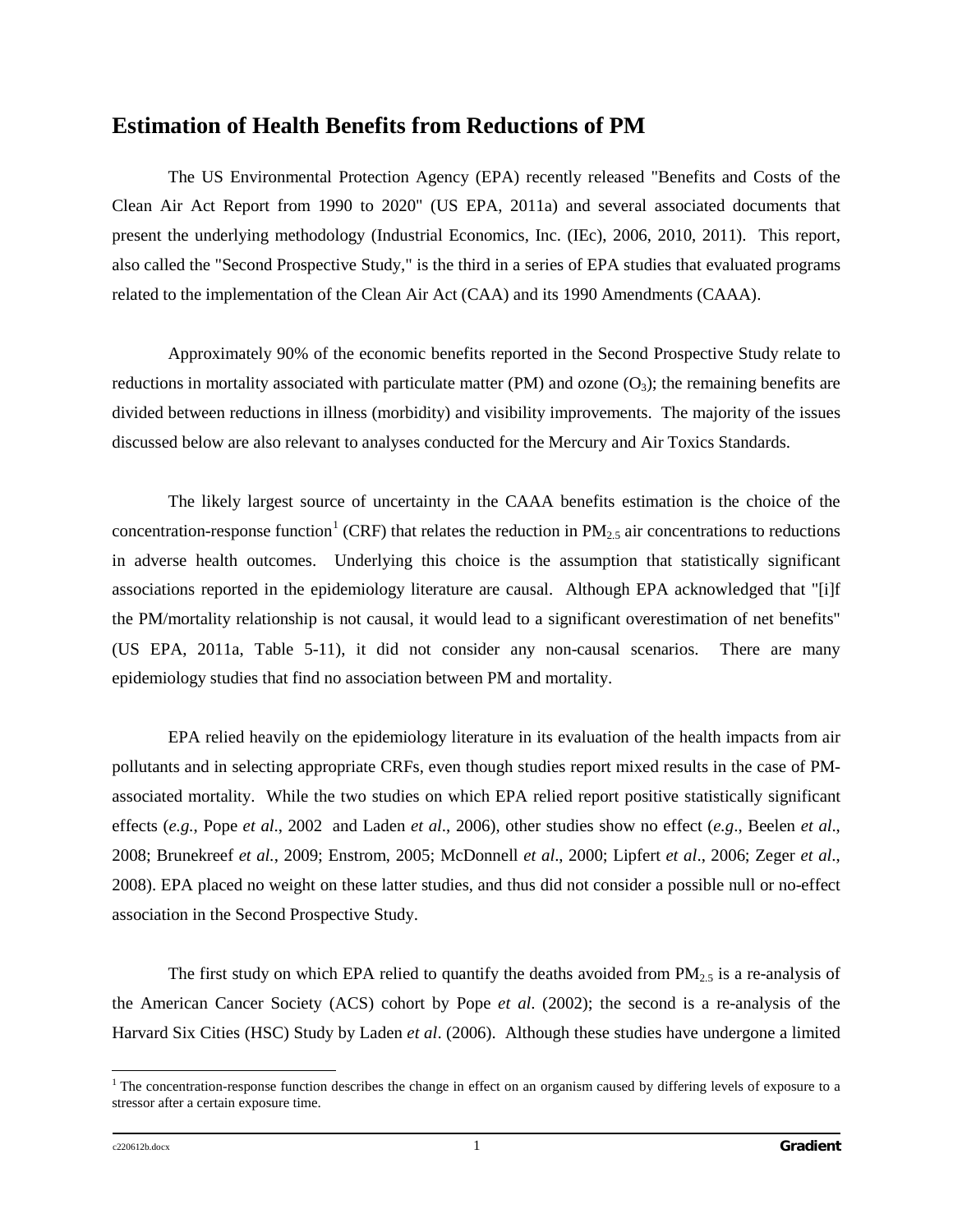amount of reanalysis, there are remaining limitations that make them unreliable in a quantitative analyses, particularly if considered in isolation from the results from other epidemiology studies.

These two studies reported different mortality estimates. Pope *et al*. (2002) found a 0.6% increase in all-cause mortality per  $\mu$ g/m<sup>3</sup> of PM<sub>2.5</sub>, while Laden *et al.* (2006) found a 1.5% increase in allcause mortality. EPA used the mid-point between these two estimates in its benefits analysis (*i.e.*, 1% per  $\mu$ g/m<sup>3</sup> of PM<sub>2.5</sub>), and gave two bases for its choice: Its assumption that the ACS study underestimated responses because this cohort had a greater percentage of white, educated, higher income participants that are less representative of the susceptible population compared to the HSC study; and its assumption that the ACS study had more exposure measurement error because it relied on a single central monitor in each large city compared to the HSC study, which used monitors that were specifically located for the study. As discussed below in Sections 1.2 and 1.3, neither of these reasons is scientifically sound and raise questions about the magnitude of the estimated mortality effects.

Additional sources of uncertainty discussed in greater detail in Section 1 include the reliability of statistical models used and how effectively the models can control for confounding factors. In Section 2, significant uncertainty in the shape of the CRF is discussed amid mounting evidence that a threshold for PM-related effects exists. In Section 3, EPA's assumption that all PM is similarly toxic is discussed.

# **1 Uncertainty in the Magnitude of the Mortality Estimate for Particulate Matter**

Not only is the question of causality unresolved, but questions remain as to the magnitude of the effects reported in the epidemiology literature. In the Second Prospective Study, EPA relies on two studies as the basis for the CRFs for PM mortality (Pope *et al*, 2002; Laden *et al.*, 2006), although there are a number of other long-term mortality studies that should have been considered. Several studies report no association between PM and mortality, yet EPA does not acknowledge them. EPA's justification for inclusion of the HSC and ACS studies is flawed, and a number of uncertainties in the epidemiology findings raise questions about their use in quantitative benefits assessments. Some of the key uncertainties include exposure measurement error, confounding, and model specification.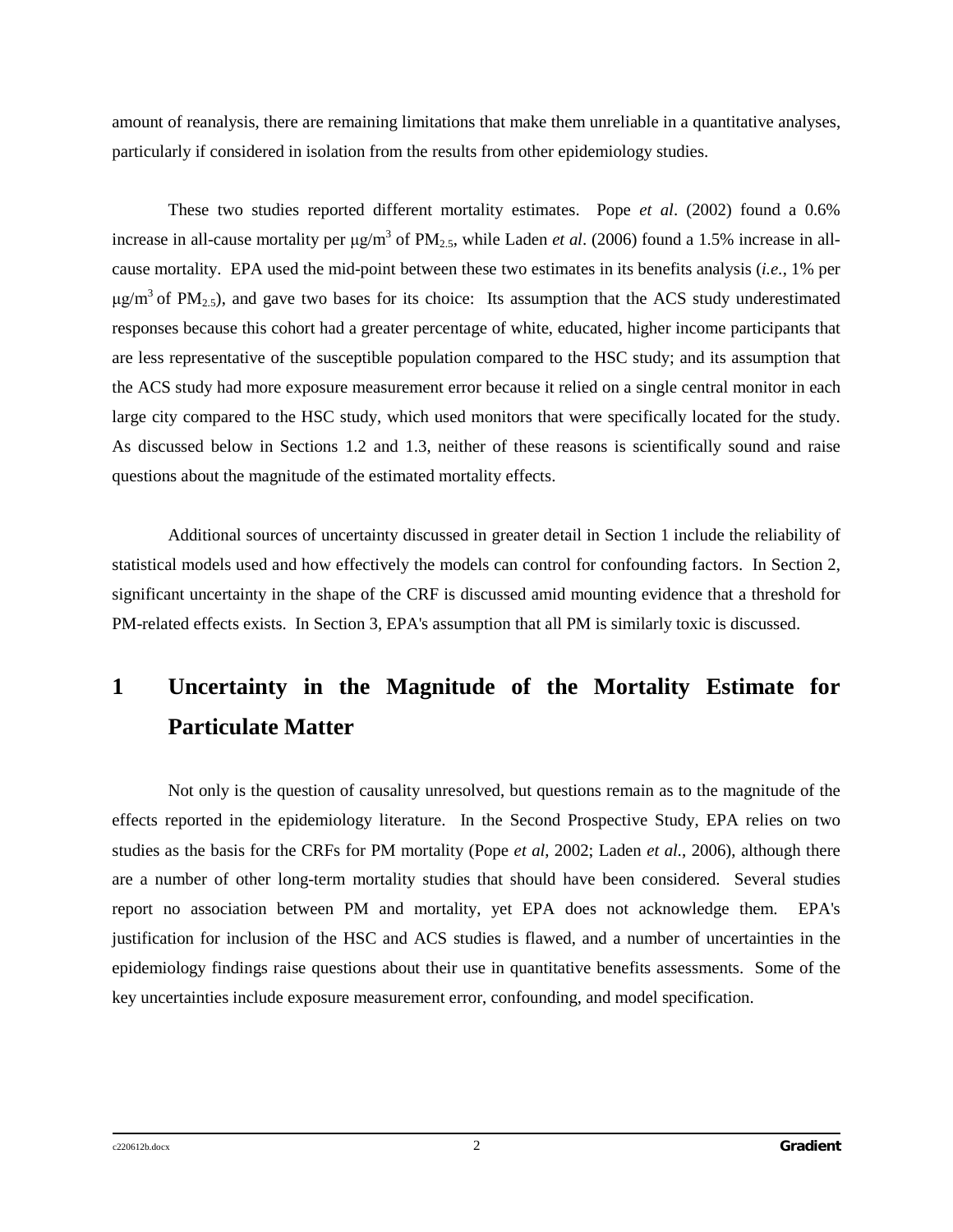### **1.1 Choice of Concentration-Response Function**

EPA limited its choice of CRFs to those from only two studies, not considering the full range of studies available. Importantly, several recent long-term mortality studies have reported no association between  $PM_{2.5}$  and mortality, and EPA does not include the possibility of no causal association between PM and mortality in its estimated benefits analyses.

For example, analyses of a large Netherlands Cohort (the NLCS-Air) have reported consistently null results in investigations of PM-related mortality (*e.g.*, Beelen *et al*., 2008; Brunekreef *et al.*, 2009). Similarly, McDonnell *et al.* (2000) reported no association between PM<sub>2.5</sub> concentrations and mortality in a large cohort of Seven Day Adventists in California. In another study, Zeger *et al*. (2008) found a lack of association between  $PM_{2.5}$  concentrations and mortality for the western US regions, whereas a statistically significant association was reported for the eastern and central regions of the country. Similarly, Lipfert *et al.* (2006) reported a weak association between mortality and  $PM_{2.5}$  in singlepollutant models, but no association was noted when they included traffic density in the analyses of a large veterans cohort. Also, Enstrom (2005) reported no association between fine PM and chronic mortality in elderly Californians.

Instead of considering the full range of potential CRFs from the available epidemiology literature, including those that show no or "beneficial" effects of PM, EPA relied on expert elicitation to support its choice of a CRF, asking 12 experts to propose mortality estimate distributions associated with long-term PM exposures (Roman *et al*., 2008; IEc, 2006).

EPA used expert judgment elicitation as a means of capturing the uncertainty in the CRF. The use of experts to attain this information opens the question of bias in the choice of expert judgments, particularly since the group was not a random sample of experts representing the range of scientific opinions on the subject. For example, six of the 12 experts were co-authors of the ACS and HSC studies, which EPA ultimately relied on to quantify PM mortality. Also, the opinions of experts should not be a substitute for empirical data. In fact, as discussed by Roman *et al*. (2008), one of the challenges in the elicitation study was how to reconcile expert opinion on the likelihood of a causal relationship with the CRF function uncertainty distribution. For example, one expert opined that the likelihood of a causal association was 35%, yet his uncertainty distribution did not include a 0% decrease in mortality per  $1 \mu g/m^3$  PM<sub>2.5</sub>.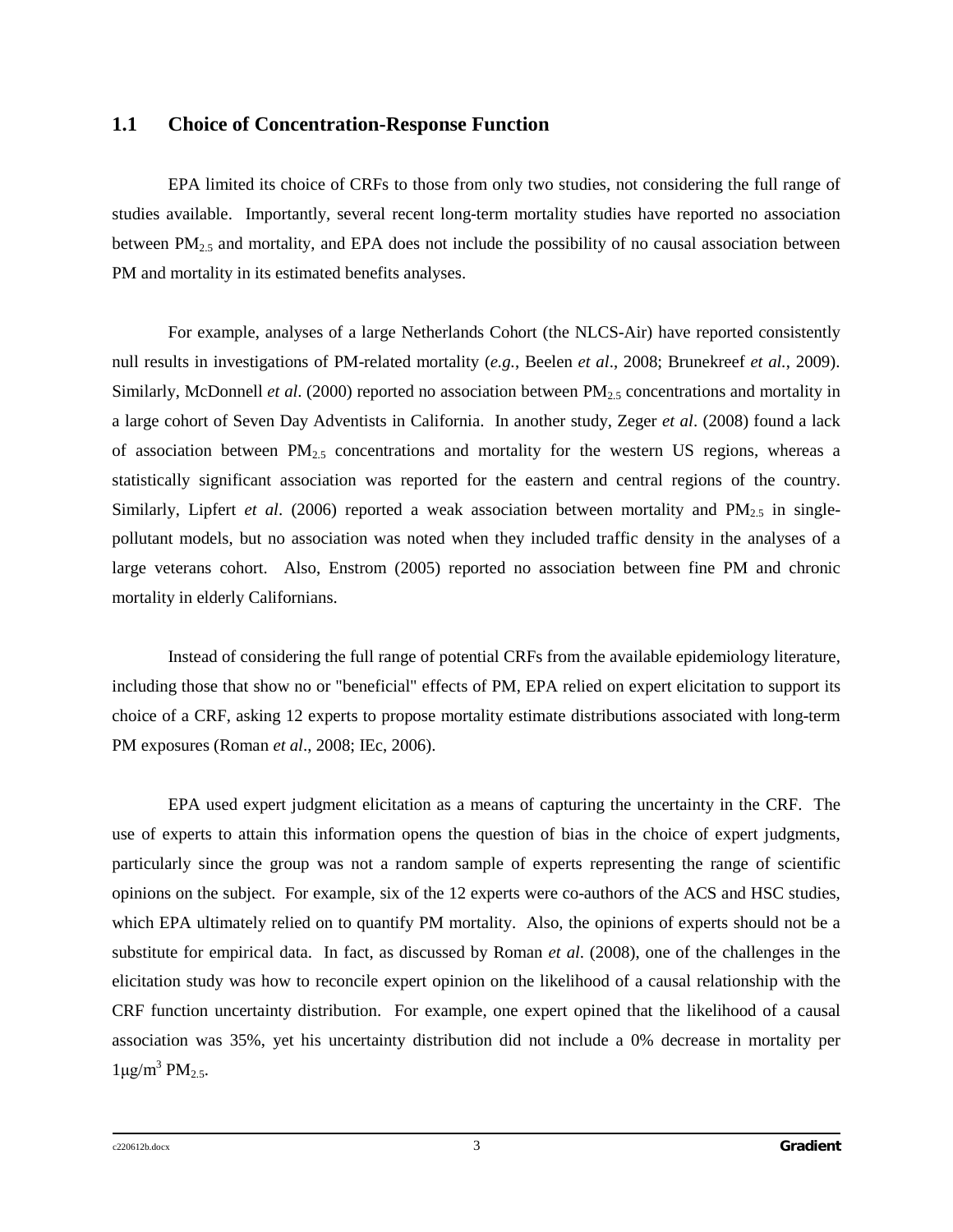Skepticism that expert elicitation is appropriate for use in quantitative risk assessment is shared by the NRC Committee on Improving Risk Assessment Approaches (CIRAA), commissioned by EPA to provide advice on improving its risk assessment process (NRC, 2009). This committee was concerned with both the methodology and use of expert elicitation.

Regardless of adequacy of expert elicitation, results of the EPA expert elicitation distributions varied widely by expert, although all were positive. Overall, eight out of 12 experts estimated a PMassociated mortality that was lower than the primary estimate that EPA used (mean of 27% over a 1-80% range). This is consistent with benefits from the CAAA being overestimated.

In summary, EPA did not consider the available epidemiology research fully in developing the CRF for use in its quantitative assessment of mortality reductions associated with reduced  $PM<sub>25</sub>$  levels. In addition, because it did not consider a lower bound to the estimates inclusive of a null or non-causal association between PM and mortality, the estimates provided in its Second Prospective Study are likely biased high with significant uncertainties understated.

### **1.2 Effects on Susceptible Population Groups**

The ACS study by Pope *et al*. (2002) included a cohort of over 1 million adults in over 50 US cities, but was a more homogenous population than the general US population. EPA concluded that the authors likely underestimated any mortality effects because the study did not sufficiently represent potentially susceptible population groups, such as people with a lower socioeconomic status (SES). EPA cited the re-analysis of the ACS study conducted by Krewski *et al*. (2000) as evidence of potential effect modification based on SES.<sup>[2](#page-11-0)</sup> There is little evidence to support that socioeconomic factors modify mortality estimates as the data regarding effects of SES on PM mortality associations are inconclusive at best. EPA actually noted in the Second Prospective Study that the direction of the bias associated with this source of uncertainty cannot be determined based on available data (US EPA, 2011a, Table 5-11).

As part of a sensitivity analysis, Krewski *et al.* (2000) identified potentially "susceptible" subgroups and conducted analyses for each subgroup. The only modifying factor that was found to have a significant effect on PM-associated mortality was education (chosen as a surrogate of SES). In the ACS cohort, Krewski *et al*. (2000) found larger risks of mortality in a subpopulation of people with less than a

<span id="page-11-0"></span> $2$  An effect modifier is a factor that results in a change in the magnitude of an association between an exposure and an outcome when data are stratified by that factor (Last, 2001).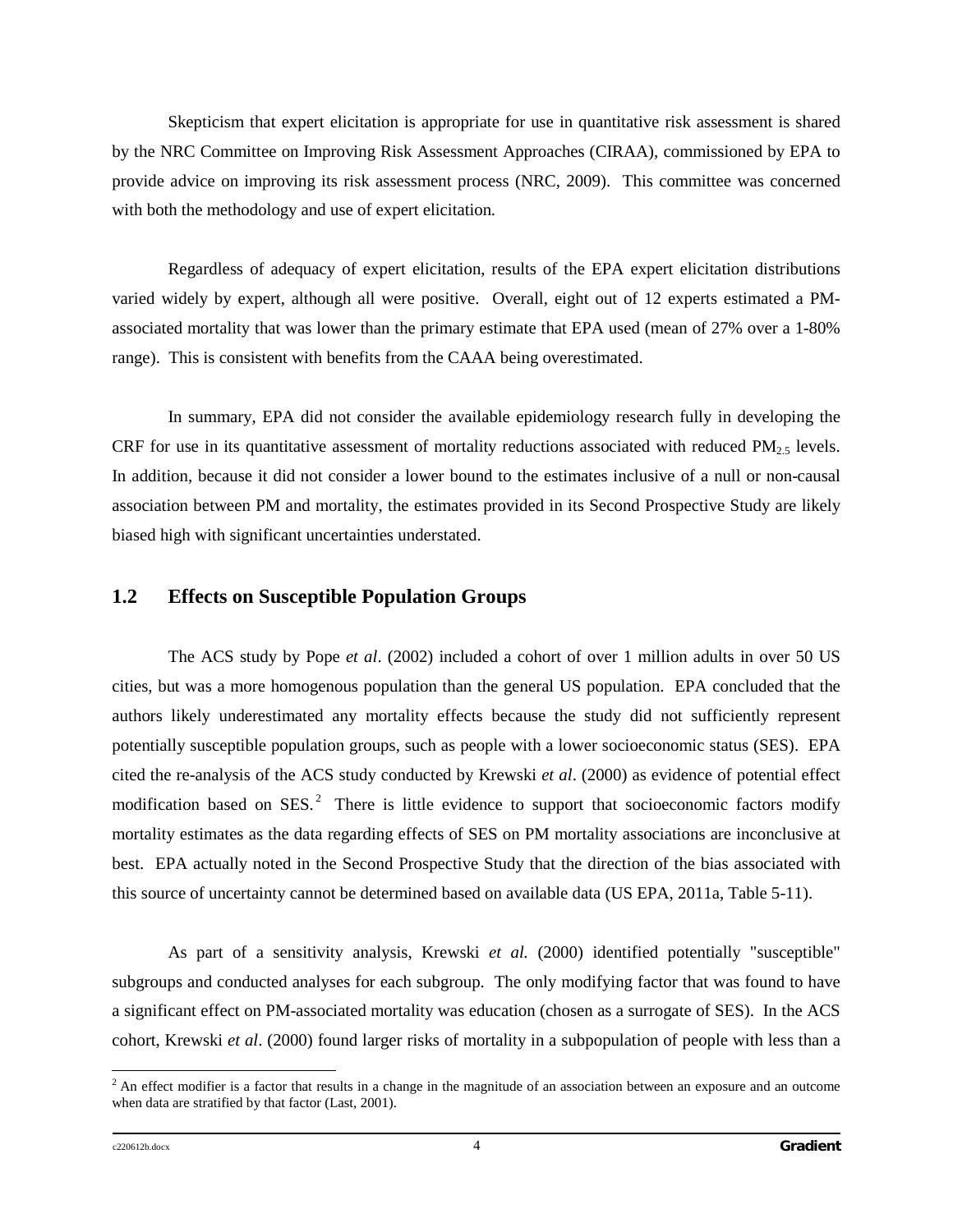high school education than in the full cohort. Conflicting results were reported in the most recent analysis of the ACS cohort, which extended the follow-up time to 18 years, from 1982-2000 (Krewski *et al*., 2009). As in the previous analyses, the most current evaluation featured sensitivity analyses that assessed effect modification by education. For this follow-up, however, a trend of effect modification by education was more difficult to discern and for some health outcomes (*e.g.*, ischemic heart disease), there was a reverse trend such that greater risks were observed for the more educated. It is unknown whether the SES risk gradient observed indicates a higher risk in those with lower SES, or alternatively, as Krewski *et al.* (2009) reported, that there may be inadequate control for socioeconomic factors in the study.

Few studies are available that specifically address SES modification by  $PM_{2.5}$  exposures, but several studies have assessed the modifying effects of other PM fractions. Overall, the evidence is mixed. Laurent *et al.* (2007) recently reviewed epidemiology studies of the interaction between SES and air pollution-related mortality (including PM). The authors were not able to make formal comparisons between studies due to the large variety of SES indicators used across the studies. One important finding was that no effect modification by SES was found in studies that used SES indicators at coarse geographic resolutions (city or county level), whereas mixed results were reported for studies that used SES measures at finer geographic resolutions. Overall, the authors noted that there is not enough information to conclude that SES modifies the relationship between air pollution and mortality outcomes.

Although each community in the HSC cohort included a more heterogeneous population than the ACS cohort, the study was much smaller and limited to six cities in the midwestern and northeastern US that are unlikely to be representative of the overall US population or the mix of air pollutants and other factors across the US.

Overall, EPA provided weak justification for focusing on the much higher reported mortality estimates from the Laden *et al*. (2006) analysis, as the literature is not supportive of a "larger" mortality effect from  $PM_{2.5}$  exposures in lower SES populations. In addition, EPA does not provide justification for not considering the full range of possible CRF functions available in the literature, which are not limited to the results from these two studies.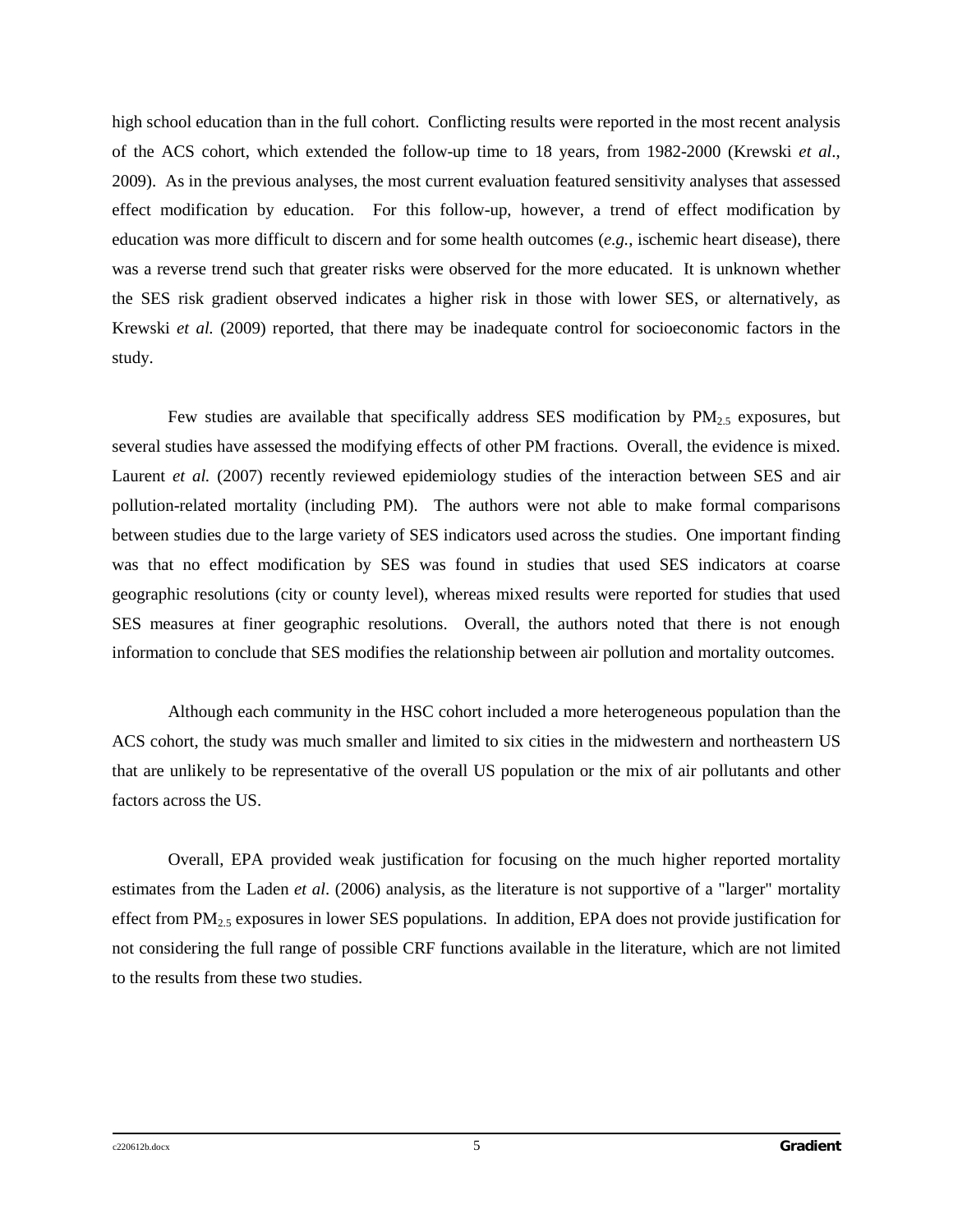### **1.3 Exposure Measurement Error**

As EPA notes, the Pope *et al*. (2002) and Laden *et al*. (2006) studies are also limited in that both studies had to estimate  $PM_{2.5}$  concentrations for a large part of the follow-up period (1980s & 1990s) because there were no  $PM_{2.5}$  measurements available. Even if these data were available for all years, these studies relied on central monitors to estimate personal exposure, which led to exposure measurement error.

In the ACS study, researchers used average  $PM_{2.5}$  concentrations based on the early and later study periods, whereas, in the HSC study, Laden *et al*. (2006) used city-specific regression equations based on extinction coefficients, collected  $PM_{10}$  concentrations from monitors within 80 km of study subjects' homes, and indicators for season to estimate  $PM_{2.5}$  concentrations for years when measurements were not available. This also introduced uncertainty into the association between  $PM_{2.5}$  and mortality. The amount and direction of the bias in both studies are uncertain, but likely overestimated risk associated with exposures to PM<sub>2.5</sub> (Rhomberg *et al.*, 2011).

Exposure assessment studies have shown that central site data do not adequately represent personal exposure, in part because most people spend a large portion of their time indoors (Lioy *et al*., 1990; Mage and Buckley, 1995; Janssen *et al*., 1997, 1998; Ozkaynak *et al*., 1996; Dominici *et al*., 2003). Exposure measurement error occurs because central-site monitors may not accurately capture population mobility, the uneven distribution of PM exposure attributable to local sources, pollution patterns that can be affected by terrain features and weather, and daily variations in PM concentrations or composition that may differ from variations experienced by individuals. These factors may bias the results of an epidemiology analysis in either direction, and are particularly relevant for long-term studies for which these factors likely also vary over time. The direction and magnitude of the bias depends on the type of measurement error and spatial variability of air pollutant concentrations is likely to result in effects being overestimated (Goldman *et al*., 2011).

Exposure measurement error also affects the interpretation of the CRF for air pollution effects. EPA has often dismissed this important source of uncertainty assuming that the bias is likely to be towards the null. In Second Prospective Study, EPA indeed stated that this bias likely underestimated the benefits (US EPA, 2011a, Table 5-11). Recent studies have shown that this bias can be in either direction but the type of bias typically associated with spatially variable pollutants usually overestimates effects.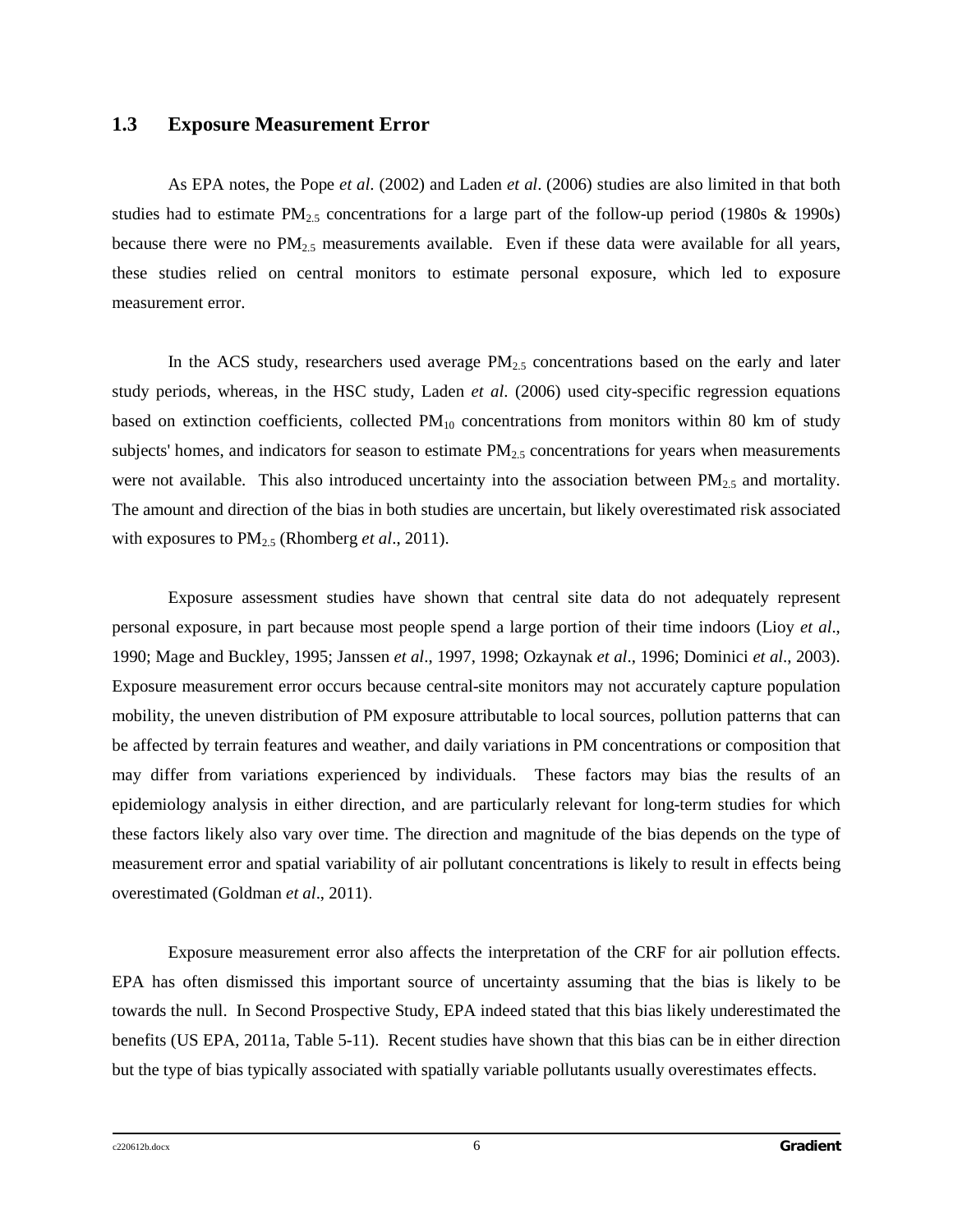### **1.4 Confounding Bias**

A large source of uncertainty that is common to all air pollution epidemiology studies is confounding. A confounder is a factor associated with both the exposure and the health outcome, but is not causal. For example, individual risk factors (*e.g.*, smoking, diet, *etc.*) may contribute to or even fully explain the deaths attributed to PM. The main challenge is the large number of potential confounders which include co-pollutants, temporal trends, individual factors, and meteorological factors.

The study by Pope *et al.* (2002) analyzed potential confounding factors. The researchers tested confounding by smoking, education, body mass index (BMI), diet, alcohol consumption, and occupational/other exposures. Although mortality risk reductions were observed when controlling for these individual factors, the reductions were not statistically significant. While it is plausible that these factors did not play a role in the observed association, it is also likely that they were not accurately estimated in the study because these risk factors were assessed only at the time of enrollment, nearly thirty years ago, and changes in these risk factors were not assessed during follow-up. Furthermore, the SES factors in this study were collected using a self-administered questionnaire, an approach that is well known to result in under-reporting of key potential confounding risk factors for mortality (*e.g.* smoking).

In the Pope *et al*. (2002) study, spatial confounding (effects that may be due to regional or other spatial differences across cities) was explored by applying complex statistical modeling (*i.e.*, random effects models). The results indicated that for all-cause mortality, effect estimates were reduced to statistical insignificance when regional differences were included in the model. This indicates that confounding was likely not fully accounted for in the study.

In addition, Pope *et al*. (2002) assessed mortality associations with alternative PM metrics [*e.g*., coarse particulate matter (PM<sub>10</sub>) and total suspended particles (TSP)], sulfates, and various gaseous pollutants  $(e.g., SO_2, NO_2, CO, and O_3)$ . The mortality estimates associated with sulfates and  $SO_2$  were of the same magnitude as the  $PM_{2.5}$ -related estimates, but the researchers found no association for other PM metrics and no association with  $O_3$ . Interestingly, the authors did not assess potential confounding of the  $PM_{2.5}$  mortality association by  $SO_2$  and sulfate in two-pollutant models, even though a reanalysis of the original study indicated these pollutants significantly confounded the PM mortality associations (*e.g.*, Krewski *et al.*, 2000). This is a very critical omission. The ambient levels of  $SO_2$  have decreased markedly since the initiation of the ACS study. It is possible that at the current levels of  $SO_2$ , researchers would find no significant association between ambient PM and mortality.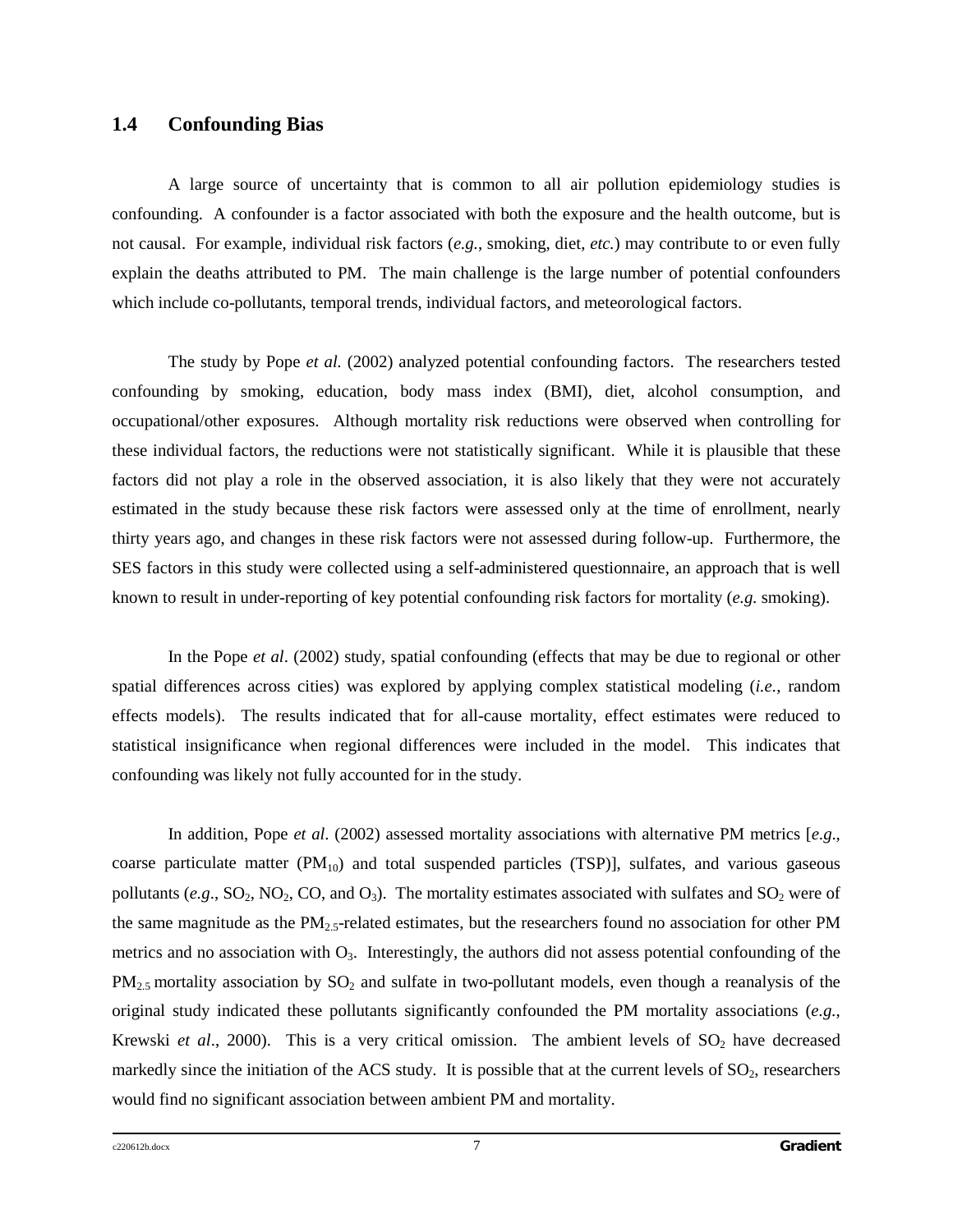The bias associated with confounding effects is particularly difficult to address in epidemiology studies because it is often difficult to account for all potential confounding factors. In PM mortality studies there is evidence that co-pollutants can confound the PM mortality association, particularly strongly correlated pollutants such as  $SO<sub>2</sub>$ . Even if potential confounders are accounted for in studies, there may still be issues of how well the confounding variables are measured and, as with the Pope *et al*., (2002) study, whether confounders were re-evaluated over the follow up study period. The issue of confounding relates to both the assumption of causality, where another factor may actually be the causal agent, and to the magnitude of the association, where a co-factor may account for some of the observed risk. In the Second Prospective Study, EPA did not address the potential bias associated with confounding either quantitatively or qualitatively.

### **1.5 Model Selection Bias**

A remaining large source of uncertainty in the PM mortality association involves how different statistical models impact epidemiology findings. To address this question, researchers conduct extensive sensitivity analyses, including tests of the effects of various model assumptions (*e.g.*, lags and smoothing functions for time trends), to assess the impacts on mortality estimates. There have been questions raised on the appropriateness of the standard Cox Proportional Hazards Model that was used by the two studies EPA relied on for the PM CRFs (Pope *et al*., 2002; Laden *et al*., 2006).

A risk estimate is dependent on the statistical model from which it is calculated. If a model is based on assumptions that are not met, risk estimates are likely biased. For example, Moolgavkar (2005) notes that the assumptions of the Cox proportional hazards model are violated in ecological studies of pollution health effects. This is likely for several long-term  $PM<sub>2.5</sub>$  exposure studies, including the study by Laden *et al*. (2006). As Abrahamowicz *et al*. (2003) noted:

[T]he proportional hazards (PH) assumption…implies that the impact of each covariate on hazard remains constant during the entire follow-up time. While testing the PH assumption is interesting in its own right, simultaneous modeling of nonlinear and timedependent effects of the exposure of interest may be necessary to avoid biased estimates and incorrect conclusions.

This means that not only the impacts of exposure, but also those of all potential confounders, must be proportional over time to prevent a biased risk estimate. Abrahamowicz *et al*. (2003) actually tested whether this held for a subset of the ACS, which included 50 cities with  $PM_{2.5}$  data, and 151 cities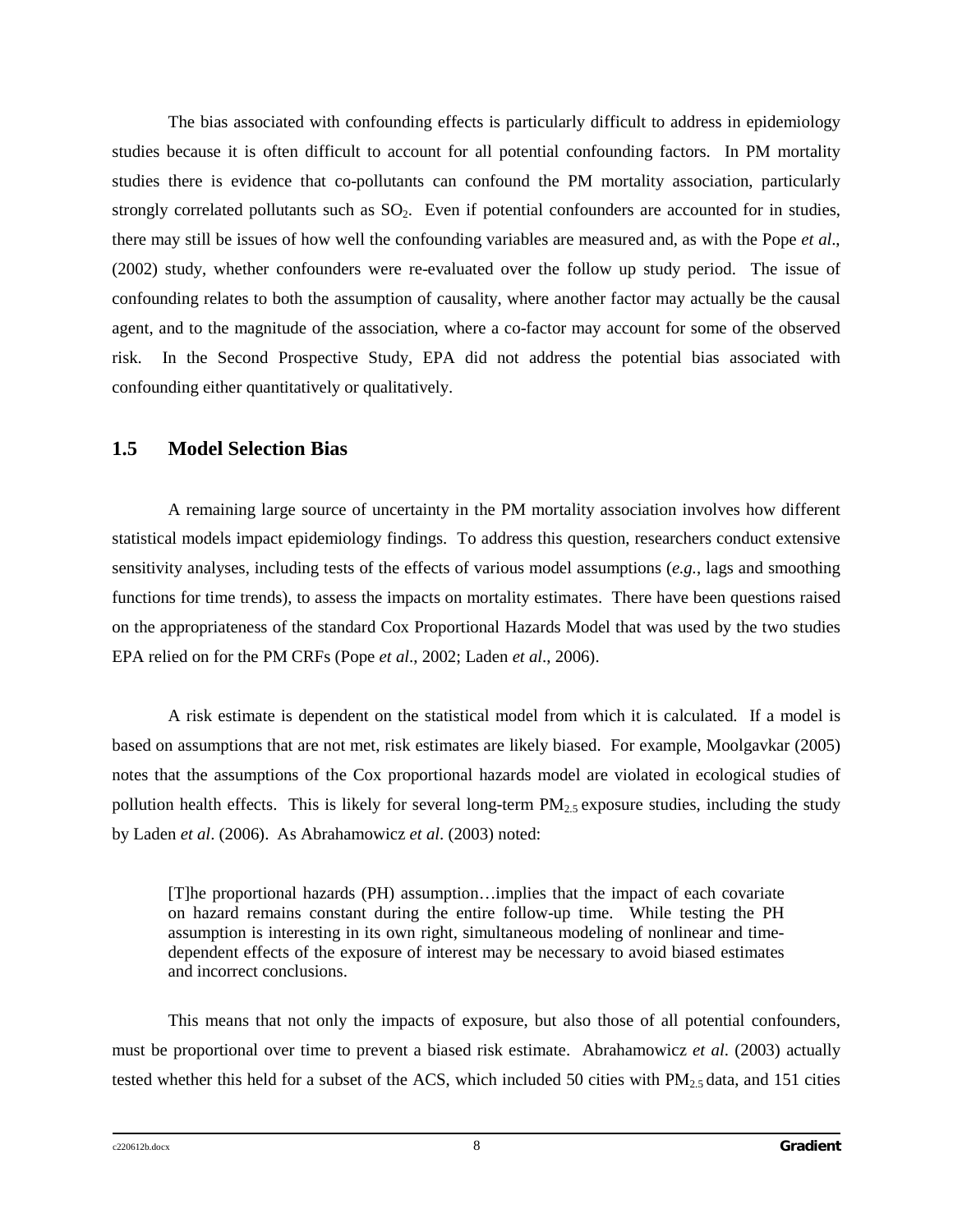with sulfate data. They found a statistically significant deviation from the traditional linearity assumption for both  $PM_{2.5}$  and sulfate. They also found that risk estimates for both  $PM_{2.5}$  and sulfate differed from those based on models using the traditional assumptions, with  $PM_{2.5}$  risks inflated at low doses, and sulfate showing a threshold. These results illustrate that the Cox PH models give inaccurate risk estimates, particularly at low doses.

Koop and Tole (2004) also emphasized that by neglecting the important issue of model uncertainty, or the choice of a specific model among the many options assessors have, "most studies overstate confidence in their chosen model and underestimate the evidence from other models," and can result in "uncertain and inaccurate results." Furthermore, the authors found that when model uncertainty is incorporated into the estimation of air pollution effects, it is so large that the plausibility of effects become questionable. These authors argue that such estimates not be used in policy decision-making, which excludes their use in quantifying impacts of regulations.

In summary, recently conducted analyses to test how model choice impacts mortality estimates find a significant impact on results for one of the most commonly used models for long-term mortality effects analyses, the Cox-PH mode. Model uncertainty has generally not been incorporated in the estimates of air pollution effects and if it is considered, it would likely result in many non-statistically significant results. As with confounding bias, EPA does not address the impact of model uncertainty in its selected CRF function.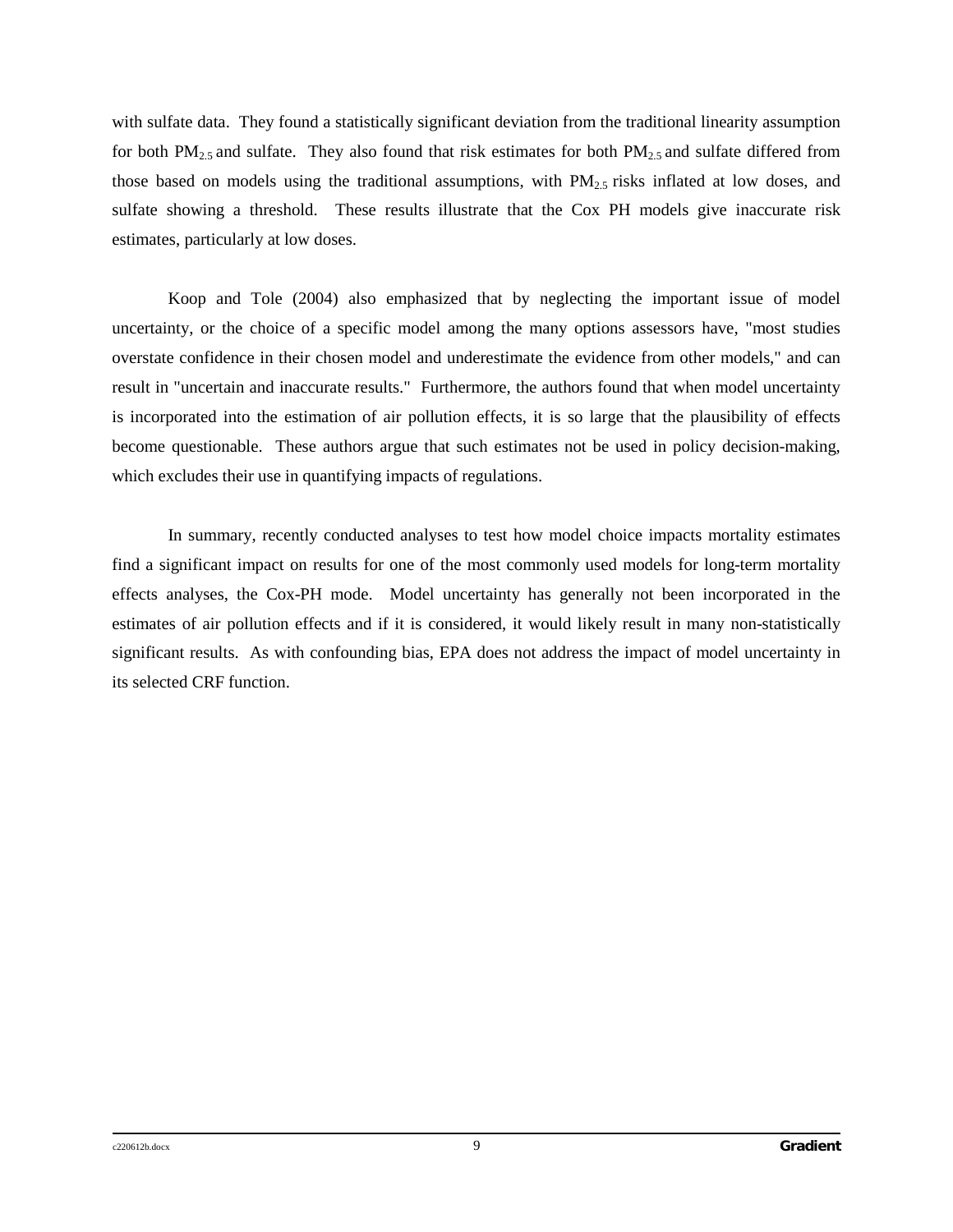# **2 Uncertainty in the Shape of the CRF for PM Mortality**

As noted above, questions remain regarding the shape of the CRF. EPA assumed that the PMmortality relationship is linear at low concentrations with mortality directly proportional to the ambient particle concentration. The uncertainty of the linear coefficient describing the relationship is considered, but the possibility that the function is nonlinear is not given the same consideration. EPA qualitatively discussed this potentially large source of uncertainty, noting that the bias would overestimate the benefits, but concluded that the effects would be minor. The sensitivity analyses conducted in the First Prospective Study, however, demonstrated that considering a threshold had significant effects on mortality estimates. Several studies provide evidence that the PM-mortality association is non-linear and that a threshold exists. For example, Smith *et al.* (2000) reported PM mortality thresholds at 20-25 μg/m<sup>3</sup>. As shown in Figure 2.1, based on the EPA sensitivity analysis, a threshold at 20  $\mu$ g/m<sup>3</sup> would decrease avoided deaths from ~20,000 to 5,000 or fewer (US EPA, 1999).



#### **Figure 2.1 Long-term Mortality Incidence Avoided Assuming Different PM2.5 Thresholds.** Based on the CRF from Pope *et al*. (1995). Source: US EPA, 1999, Figure D-2.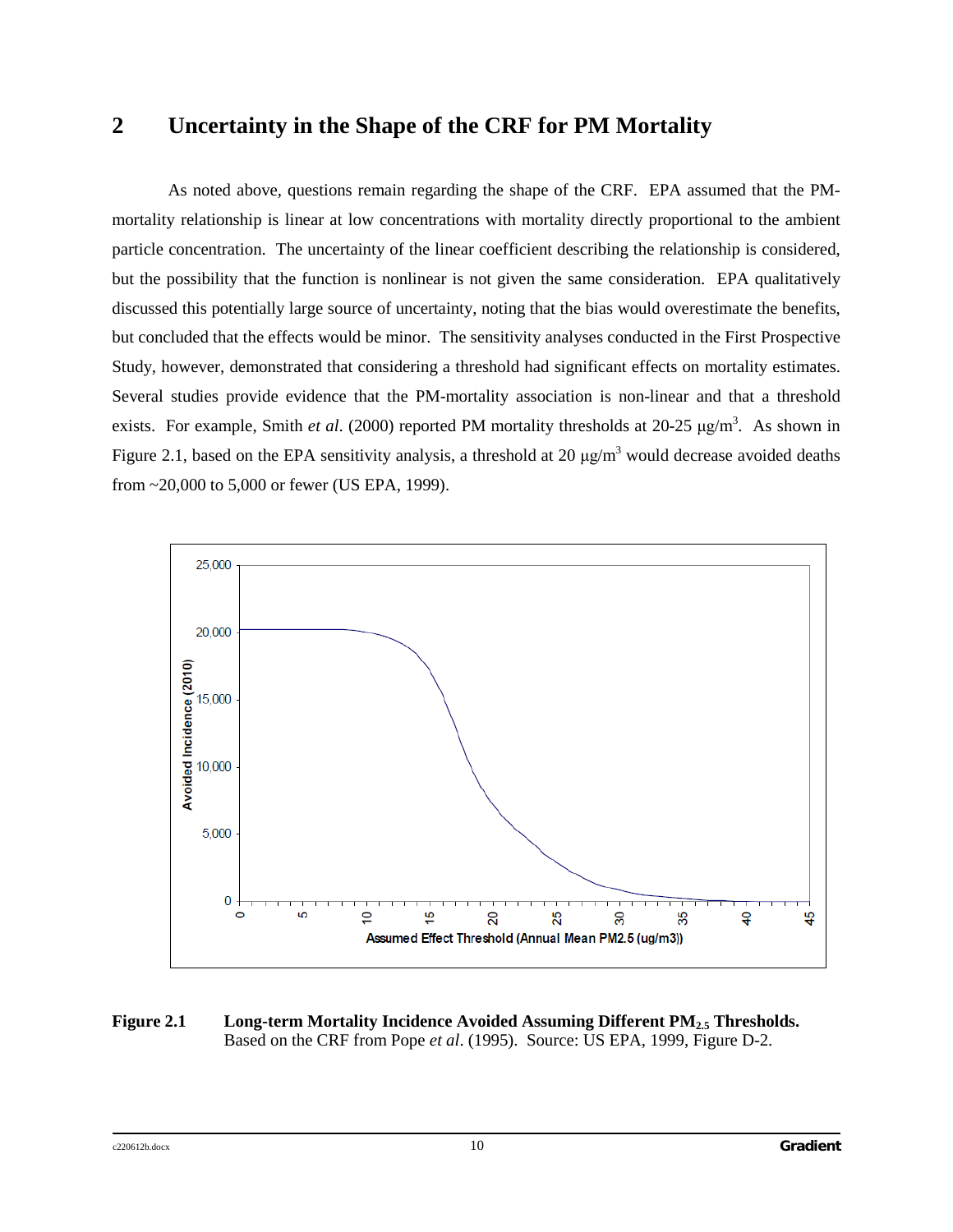A threshold for PM health effects is supported by toxicological, occupational, and human exposure evidence. Toxicological studies demonstrate that the physiological impact and biological mechanism of inhaled PM effects comes from overwhelming the natural defense mechanisms from the mass of particles deposited locally onto tissues (*e.g.*, Oberdorster, 1996, 2002; Pauluhn, 2011; Valberg *et al*., 2009). Therefore, one would expect to see thresholds and/or nonlinear behavior with higher doses. Indeed, animal studies using carbon black and titanium dioxide (TiO<sub>2</sub>) particles show that a threshold for PM-related effects exists (Oberdorster, 1996, 2002). Furthermore, the EPA Health Assessment Document for Diesel Exhaust (US EPA, 2002) reports a no observable adverse effect level (NOAEL) for chronic diesel exhaust particulate (DEP) exposures of 460  $\mu$ g/m<sup>3</sup>. This NOAEL is based on EPA's comprehensive review of the large numbers of laboratory-animal studies with exposures up to high levels of diesel exhaust (100-7,800  $\mu$ g/m<sup>3</sup>). Similarly, the development of occupational standard threshold limit values show that other government agencies have been able to derive threshold level of effects for many types of particles (Oller and Oberdörster, 2010). Lastly, human exposure studies using DEP suggest a threshold for inflammatory responses (*e.g.*, Mudway *et al*., 2004; Behndig *et al*., 2006; Peretz *et al*., 2008a,b).

Assuming a linear relationship has significant impacts on health effects benefits estimates because, when a linear function is used to describe health impact for an effect that is truly nonlinear with exposure, then the effect on health is overestimated at lower concentrations and may be (depending on the range of concentrations) underestimated at high concentrations. This is because the change in estimated effect brought about by a reduction in exposure levels depends heavily on how those reductions are distributed over the range of exposure (Rhomberg *et al*., 2011).

For example, benefits of a control program that knocks down the upper end of the exposure range, but leaves the lower end largely unchanged will tend to be undervalued because the assumed linear function fails to attribute most of the original mortality impact to high-end exposures. Further, this method fails to note that most of the exposure reduction occurs at the high end, where it is most effective.

In contrast, a program that generally lowers all exposure levels but does not disproportionally lower high-end exposures will tend to be overvalued, because it ascribes illusory benefits to the reductions of the already low exposures experienced by much of the population. Indeed, because most of the population exposure occurs at the lower parts of the distribution of exposures even small overestimates of the benefits can, when collected over such a large fraction of the population, dominate the population benefit.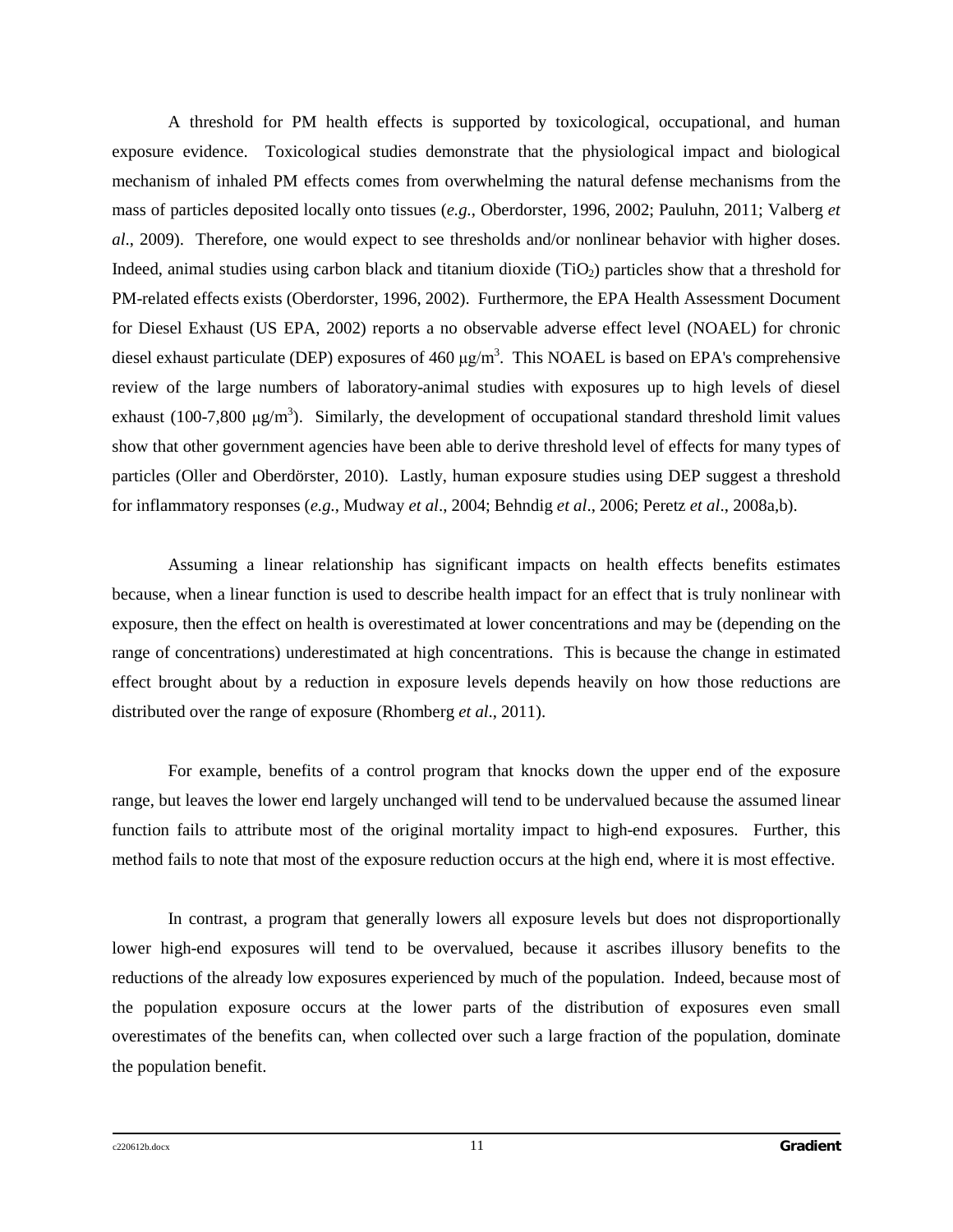Observed linear relationships between PM exposures and mortality may be artificial due to exposure measurement error. That is, in addition to affecting the magnitude of the effect estimate, exposure measurement error also influences the **s**hape of the CRF. This is because some individuals in the population have greater exposures than others for any given central-site ambient concentration. This will artificially flatten apparently linear CRFs and make concentration-related effects (even those that are truly threshold in nature) look linear, masking what may in fact be a steeper curve (Brauer *et al*., 2002; Rhomberg *et al*., 2011).

For example, Meng *et al.* (2005) hypothesized that biases arise in  $PM_{2,5}$ -health effects associations because of seasonal variations in infiltration behavior. Their data showed that seasonal differences in infiltration behavior coincide with fluctuations in ambient PM concentrations and vary with location. In particular, they found that during the summer, when  $PM_{2.5}$  concentrations are generally higher, there was an increase in infiltration factors in New Jersey homes from opening of windows for ventilation, whereas in Texas there was a reduction in infiltration factors because of the use of air conditioners. The researchers concluded that exposure measurement error from differences in infiltration behavior bias health estimates in chronic studies. The magnitude of the error can differ between communities and differentially impact personal-ambient relationships –  $e.g.,$  mean ambient  $PM_{2.5}$ concentrations could be higher in City A *vs.* City B, but due to differences in particle infiltration behavior in the two cities, mean exposures to ambient  $PM_{2.5}$  could be reversed. Dominici *et al.* (2002) also reported nonlinear C-R curves when analyzing data at the regional level and noted that nonlinearities are likely averaged out in multi-city studies that present national CRFs.

In conclusion, EPA assumed a linear relationship in its calculation of health impacts from exposure to PM. Evidence is growing in the epidemiology literature that this relationship is in fact nonlinear, and that factors such as exposure measurement error and pooling multi-city effect estimates lead to the appearance of a linear relationship. A threshold for PM effects is also supported by toxicological, occupational, and human chamber studies. A threshold was assumed in the sensitivity analysis conducted for the First Prospective Study, showing much lower mortality incidence when a threshold is assumed.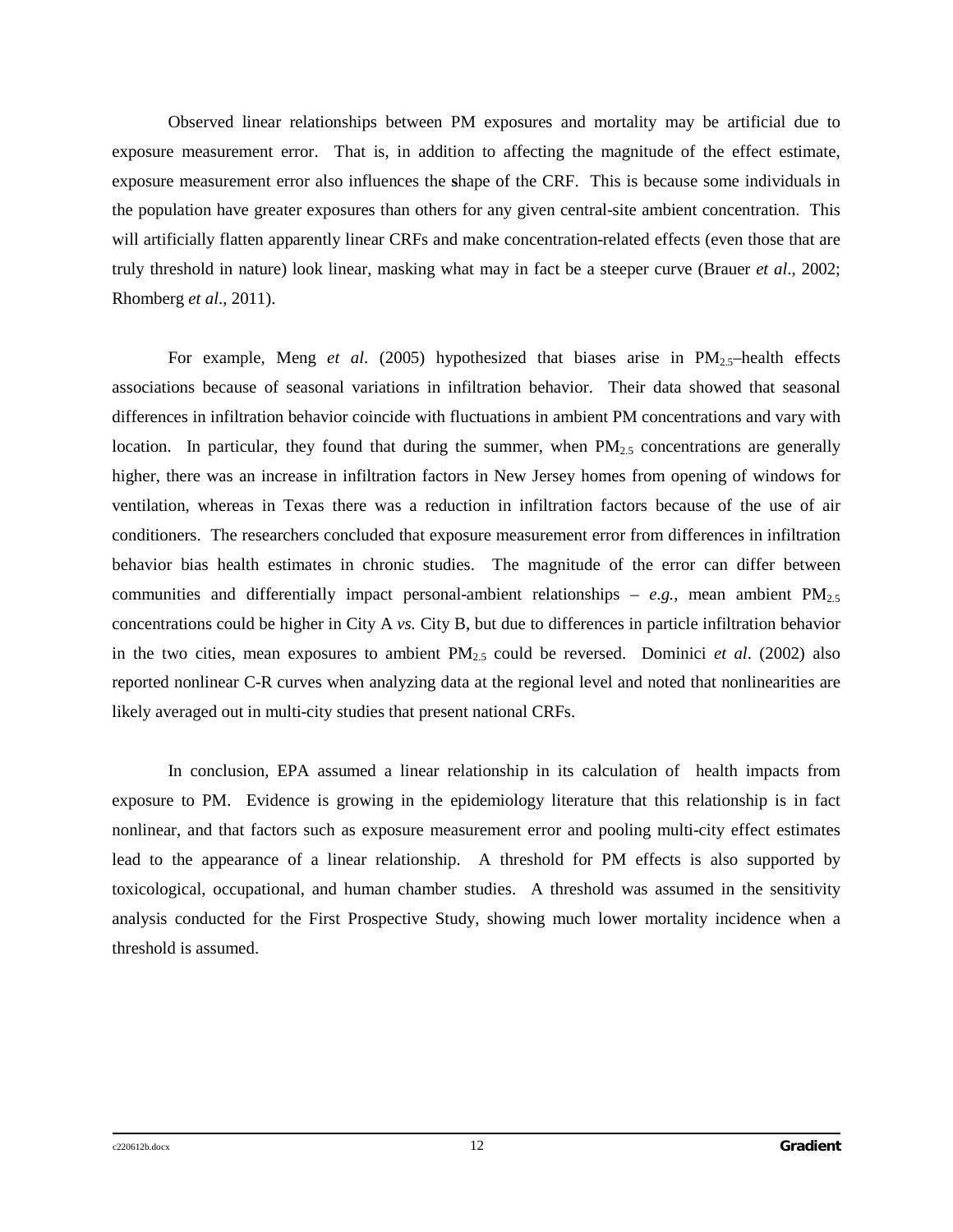### **3 Differential Toxicity of PM Size fractions and PM Components**

An additional important source of uncertainty in the CRFs is the regional and seasonal heterogeneity in  $PM_{2.5}$  concentrations, population characteristics, and risk estimates that introduce additional bias to overall effect estimates in epidemiology studies (US EPA, 2010, 2011b). For example, in multi-city studies that employ a common model specification, risk estimates may be biased due to differences in  $PM_{2.5}$  sources,  $PM_{2.5}$  composition,  $PM_{2.5}$  concentrations, the adequacy of central monitors to measure personal exposures, and/or population characteristics (*e.g.*, personal behaviors or susceptibilities). Researchers have found significant differences in effect estimates across cities and regions that are unexplained despite recent efforts to evaluate modifying effects that could account for these differences (US EPA, 2011b).

The PM<sub>2.5</sub> NAAQS makes no distinction between components of PM<sub>2.5</sub>, treating all PM<sub>2.5</sub> as equally toxic. However, the spatial, temporal, and toxicological composition of  $PM_{2.5}$  can vary greatly. The uncertainty associated with differential toxicity of  $PM_{2.5}$  components can be significant, as discussed in the IEc uncertainty analyses report (IEc, 2010). Control strategies that reduce specific  $PM_{2.5}$ components also affect other components, adding to the complexity of the issue.

For example, regulations that specifically reduces sulfates and nitrates also affect ammonia. In certain parts of the country, these three  $PM_{2.5}$  components make up about 40-50% of the PM mass, mostly derived from gas to aerosol conversion from large point sources (such as utilities and industrial combustors) (Green *et al*., 2002). There is no evidence either from human exposure studies or animal studies, however, to suggest that sulfates, nitrates, or ammonia at current ambient levels are associated with mortality or morbidity outcomes (Green *et al.*, 2002; Utell *et al.*, 198[3](#page-20-0); US EPA, 1996).<sup>3</sup> Therefore, if controls are focused on particulate components that are highly unlikely to contribute to mortality, and if these PM reductions are counted as contributors to the avoided mortality, then these controlled benefits would be exaggerated and misleading. In the Second Prospective Study, because EPA assumed that all PM is of equal toxicity, the benefits estimates are thus likely biased high.

Although the particulate composition and differential toxicity issue is currently being investigated as noted in the Uncertainty report (IEc, 2010), there is no clear resolution. This issue remains a

<span id="page-20-0"></span> $3$  Airborne sulfate is widely used in medicine. It is a common ingredient in bronchodilators used to treat asthma. If fact, one puff of an albuterol sulfate inhaler delivers sulfate at a concentration of about 10,000 μg of sulfate per m3 of inhaled air (Green *et al*., 2002) and is not only considered safe, but beneficial.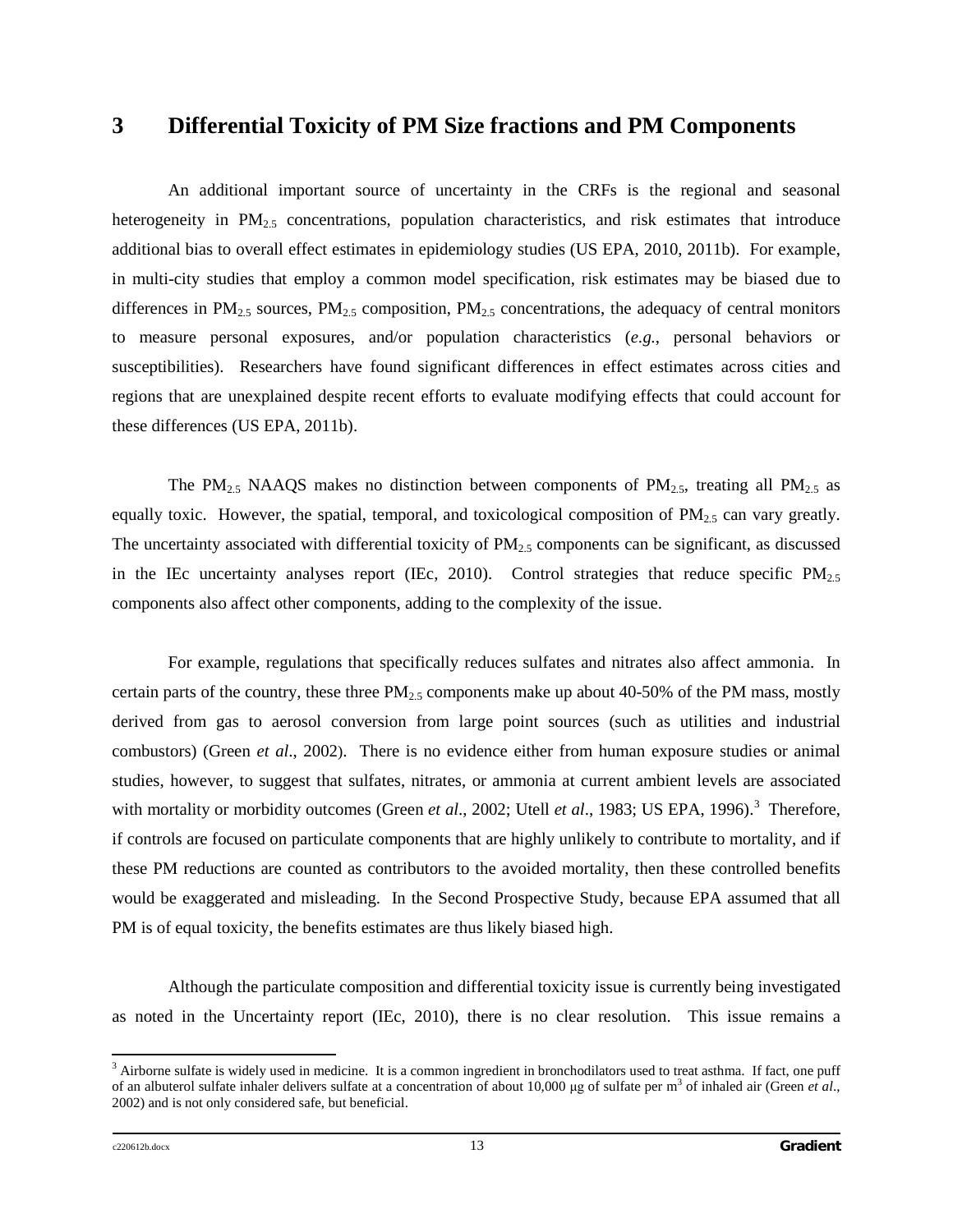potentially significant source of uncertainty in both the assumption of a causal relationship between PM and health effects (particularly mortality) and if a causal relationship exists at low levels, in the magnitude of these effects.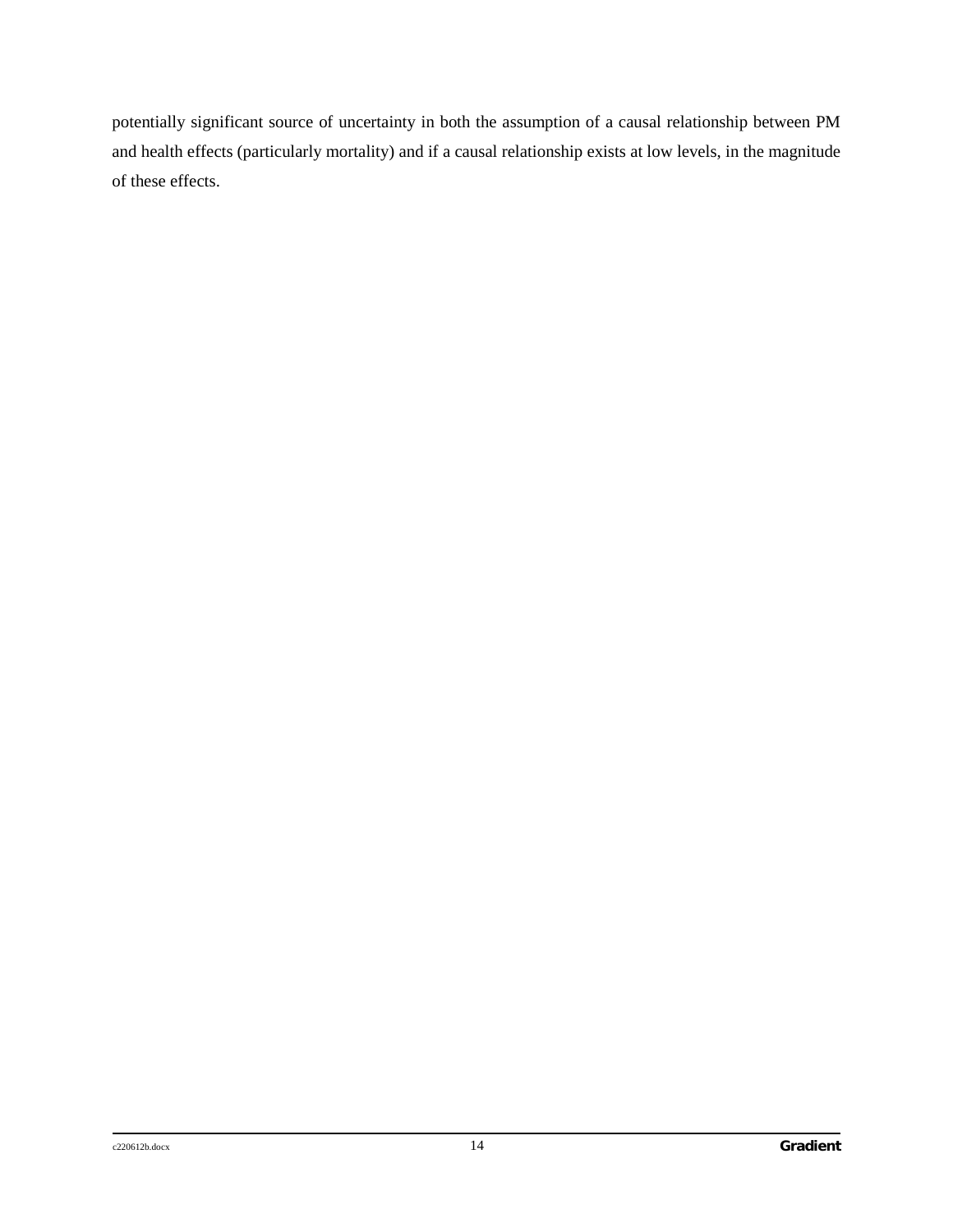# **References**

Abrahamowicz, M; Schopflocher, T; Leffondre, K; du Berger, R; Krewski, D. 2003. "Flexible modeling of exposure-response relationship between long-term average levels of particulate air pollution and mortality in the American Cancer Society study." *J. Toxicol. Environ. Health* 66(16-19):1625-1654.

Beelen, R; Hoek, G; van den Brandt, PA; Goldbohm, RA; Fischer, P; Schouten, LJ; Jerrett, M; Hughes, E; Armstrong, B; Brunekreef, B. 2008. "Long-term effects of traffic-related air pollution on mortality in a Dutch cohort (NLCS-AIR Study)." *Environ. Health Perspect.* 116:196-202.

Behndig, AF; Mudway, IS; Brown, JL; Stenfors, N; Helleday, R; Duggan, ST; Wilson, SJ; Boman, C; Cassee, FR; Frew, AJ; Kelly, FJ; Sandström, T; Blomberg, A. 2006. "Airway antioxidant and inflammatory responses to diesel exhaust exposure in healthy humans." *Eur. Respir. J.* 27(2):359-365.

Brauer, M; Brumm, J; Vedal, S; Petkau, AJ. 2002. "Exposure misclassification and threshold concentrations in time series analyses of air pollution health effects." *Risk Anal.* 22(6):1183-1193.

Brunekreef, B; Beelen, R; Hoek, G; Schouten, L; Bausch-Goldbohm, S; Fischer, P; Armstrong, B; Hughes, E; Jerrett, M; van den Brandt, P. 2009. "Effects of long-term exposure to traffic-related air pollution on respiratory and cardiovascular mortality in the Netherlands: The NLCS-AIR Study." Health Effects Institute, Boston, MA.

Dominici, F; Daniels, M; Zeger, SL; Samet, JM. 2002. "Air pollution and mortality: Estimating regional and national dose-response relationships." *J. Amer. Stat. Assoc.* 97(457):100-111

Dominici, F; McDermott, A; Zeger, SL; Samet, JM. 2003. "National maps of the effects of particulate matter on mortality: Exploring geographical variation." *Environ. Health Perspect.* 111(1):39-44.

Enstrom, JE 2005. "Fine particulate air pollution and total mortality among elderly Californians, 1973- 2002." *Inhal. Toxicol.* 17:803-816.

Goldman, GT; Mulholland, JA; Russell, AG; Strickland, MJ; Klein, M; Waller, LA; Tolbert, PE. 2011. "Impact of exposure measurement error in air pollution epidemiology: Effect of error type in time-series studies." *Environ. Health* 10(1):61.

Green, LC; Crouch, EAC; Ames, MR; Lash, TL. 2002. "What's wrong with the national ambient air quality standard (NAAQS) for fine particulate matter (PM2.5)?" *Regul. Toxicol. Pharmacol.* 35:327-337.

Industrial Economics, Inc. (IEc). 2006. "An Expert Judgment Assessment of the Mortality Impact of Changes in Ambient Fine Particulate Matter in the U.S.: Supporting Information." Report to US EPA, Office of Air Quality Planning and Standards. 413p.

Industrial Economics, Inc. (IEc). 2010. "Uncertainty Analysis to Support the Second Section 812 Benefit-Cost Analysis of the Clean Air Act (Draft)." Report to US EPA, Office of Air and Radiation. 200p., April.

Industrial Economics, Inc. (IEc). 2011. "Health and Welfare Benefits Analyses to Support the Second Section 812 Benefit-Cost Analysis of the Clean Air Act (Final)." Report to US EPA, Office of Air and Radiation. 164p., February.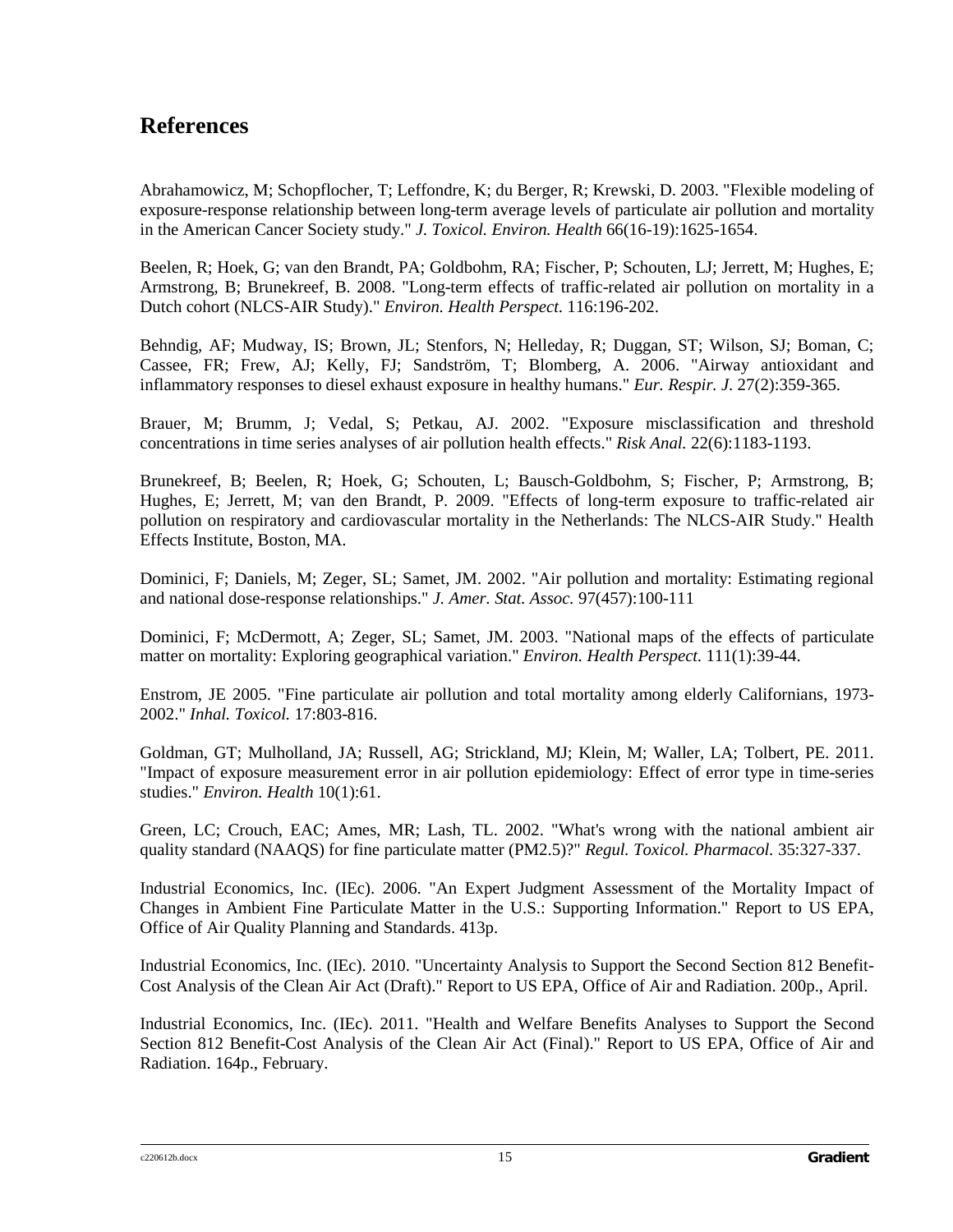Janssen, NA; Hoek, G; Brunekreef, B; Harssema, H; Mensink, I; Zuidhof, A. 1998. "Personal sampling of particles in adults: relation among personal, indoor, and outdoor air concentrations." *Am J Epidemiol.*  147(6):537-547.

Janssen, NA; Hoek, G; Harssema, H; Brunekreef, B. 1997. "Childhood exposure to  $PM_{10}$ : Relation between personal, classroom, and outdoor concentrations." *Occup Environ Med.* 54(12):888-894.

Koop, G; Tole, L. 2004. "Measuring the health effects of air pollution: To what extent can we really say that people are dying from bad air?" *J. Environ. Econ. Manage.* 47:30-54.

Krewski, D; Burnett, RT; Goldberg, M; Hoover, K; Siemiatycki, J; Jerrett, M; Abrahamowicz, M; White, WH; et al. 2000. "Reanalysis of the Harvard Six Cities Study and the American Cancer Society Study of Particulate Air Pollution and Mortality." Health Effects Institute (Cambridge, MA). 9p., August.

Krewski, D; Jerrett, M; Burnett, RT; Ma, R; Hughes, E; Shi, Y; Turner, MC; Pope, A; Thurston, G; Calle, EE; Thun, MJ. 2009. "Extended Follow-Up and Spatial Analysis of the American Cancer Society Study Linking Particulate Air Pollution and Mortality." HEI Research Report 140, Health Effects Institute (Cambridge, MA). May.

Laden, F; Schwartz, J; Speizer, FE; Dockery, DW. 2006. "Reduction in fine particulate air pollution and mortality: Extended follow-up to the Harvard Six Cities Study." *Am. J. Respir. Crit. Care Med*. 173(6):667-672.

Last, JM. 2001. *A Dictionary of Epidemiology*, *4th ed*. Oxford University Press, New York.

Laurent, O; Bard, D; Filleul, L; Segala, C. 2007. "Effect of socioeconomic status on the relationship between atmospheric pollution and mortality." *J. Epidemiol. Community Health* 61:665-675.

Lioy, PJ; Waldman, JM; Buckley, T; Butler, J; Pietarinen, C. 1990. "The personal, indoor and outdoor concentrations of PM-10 measured in an industrial community during the winter." *Atmospheric Environment* 24B:57-66.

Lipfert, FW; Wyzga, RE; Baty, JD; Miller, JP. 2006. "Traffic density as a surrogate measure of environmental exposures in studies of air pollution health effects: Long-term mortality in a cohort of US veterans." *Atmos. Environ.* 40(1):154-169.

Mage, DT; Buckley, TJ. 1995. "The Relationship Between Personal Exposures and Ambient Concentrations of Particulate Matter." Paper no. 95-MP18.01. In *Proceedings of the Air & Waste Management Association 88th Annual Meeting, San Antonio, TX,* June.

McDonnell, WF; Nishino-Ishikawa, N; Petersen, FF; Chen, LH; Abbey, DE. 2000. "Relationships of mortality with the fine and coarse fractions of long-term ambient PM<sub>10</sub> concentrations in nonsmokers." *J. Expo. Anal. Environ. Epidemiol.* 10(5):427-436.

Meng, QY; Turpin, BJ; Polidori, A; Lee, JH; Weisel, C; Morandi, M; Colomoe, S; Stock, T; Winer, A; Zhang, J. 2005. "PM<sub>2.5</sub> of ambient origin: Estimates and exposure errors relevant to PM epidemiology." *Environ. Sci. Technol.* 39(14):5105-5112.

Moolgavkar, SH. 2005. "A review and critique of the EPA's rationale for a fine particle standard." *Regul. Toxicol. Pharmacol.* 42:123-144.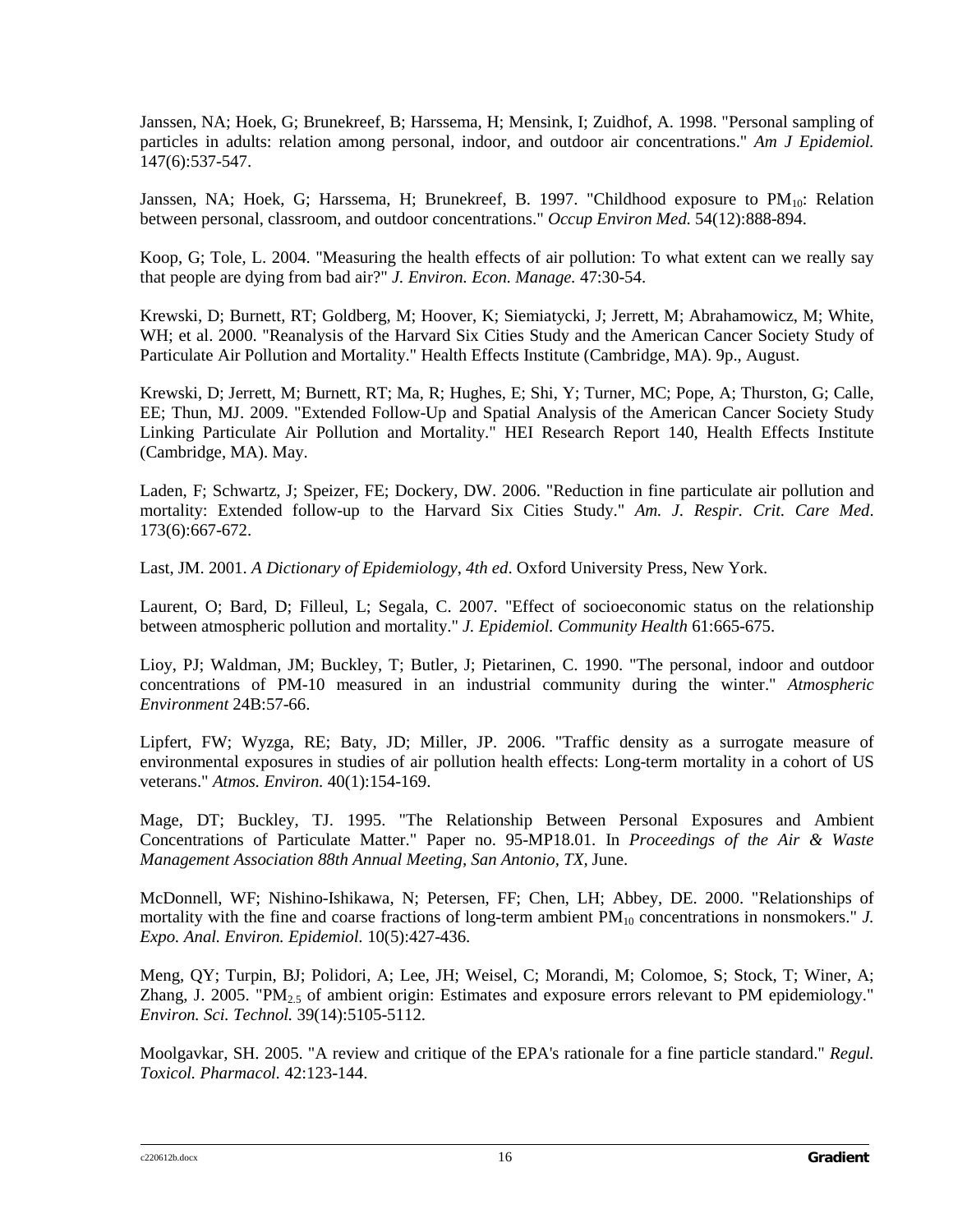Mudway, IS; Stenfors, N; Duggan, ST; Roxborough, H; Zielinski, H; Marklund, SL; Blomberg, A; Frew, AJ; Sandström, T; Kelly, FJ. 2004. "An *in vitro* and *in vivo* investigation of the effects of diesel exhaust on human airway lining fluid antioxidants." *Arch. Biochem. Biophys.* 423(1):200-212.

National Research Council (NRC). 2009. "Science and Decisions: Advancing Risk Assessment. [The Silver Book.]" Committee on Improving Risk Analysis Approaches Used by the U.S. EPA, National Academies Press (Washington, DC). 421p.

Oberdörster, G. 1996. "Significance of particle parameters in the evaluation of exposure-dose-response relationships of inhaled particles." *Inhalation Toxicology* 8(Suppl):73-89.

Oberdörster, G. 2002. "Toxicokinetics and effects of fibrous and nonfibrous particles." *Inhalation Toxicology* 14:29-56.

Oller AR, Oberdörster G. 2010. "Incorporation of particle size differences between animal studies and human workplace aerosols for deriving exposure limit values." *Regul. Toxicol. Pharmacol.* 57(2-3):181- 94.

Ozkaynak, H; Xue, X; Spengler, J; Wallace, L; Pellizzari, E; Jenkins, P. 1996. "Personal exposure to airborne particles and metals: Results from the particle team study in Riverside, California." *J. Expo. Anal. Environ. Epidemiol*. 6(1):57-78.

Pauluhn, J. 2011. "Subchronic inhalation toxicity of iron oxide in rats: Pulmonary toxicity is determined by the particle kinetics typical of poorly soluble particles." *J Appl Toxicol.* Apr 1. doi:10.1002/jat.1668

Peretz, A; Kaufman, JD; Trenga, CA; Allen, J; Carlsten, C; Aulet, MR; Adar, SD; Sullivan, JH. 2008b. "Effects of diesel exhaust inhalation on heart rate variability in human volunteers." *Environ. Res.* 107:178- 184.

Peretz, A; Sullivan, JH; Leotta, DF; Trenga, CA; Sands, FN; Allen, J; Carlsten, C; Wilkinson, CW; Gill, EA; Kaufman, JD. 2008a. "Diesel exhaust inhalation elicits acute vasoconstriction in vivo." *Environ. Health Perspect.* 116:937-942.

Pope, CA; Burnett, RT; Thun, MJ; Calle, EE; Krewski, D; Ito, K; Thurston, GD. 2002. "Lung cancer, cardiopulmonary mortality, and long-term exposure to fine particulate air pollution." *JAMA* 287(9):1132- 1141.

Pope, CA; Thun, MJ; Namboodiri, MM; Dockery, DW; Evans, JS; Speizer, FE; Heath, CW. 1995. "Particulate air pollution as a predictor of mortality in a prospective study of U.S. adults." *Am. J. Respir. Crit. Care Med.* 151 :669-674.

Rhomberg, LR; Chandalia, JK; Long, CM; Goodman, JE. 2011. "Measurement error in environmental epidemiology and the shape of exposure-response curves." *Crit. Rev. Toxicol.* 41(8):651-71*.* 

Roman, HA; Walker, KD; Walsh, TL; Conner, L; Richmond, HM; Hubbell, BJ; Kinney, PL. 2008. "Expert judgment assessment of the mortality impact of changes in ambient fine particulate matter in the U.S." *Environ. Sci. Technol.* 42(7):2268-2274.

Smith, RL; Spitzner, D; Kim, Y; Fuentes, M. 2000. "Threshold dependence of mortality effects for fine and coarse particles in Phoenix, Arizona." *J. Air Waste Manage. Assoc.* 50(8):1367-1379.